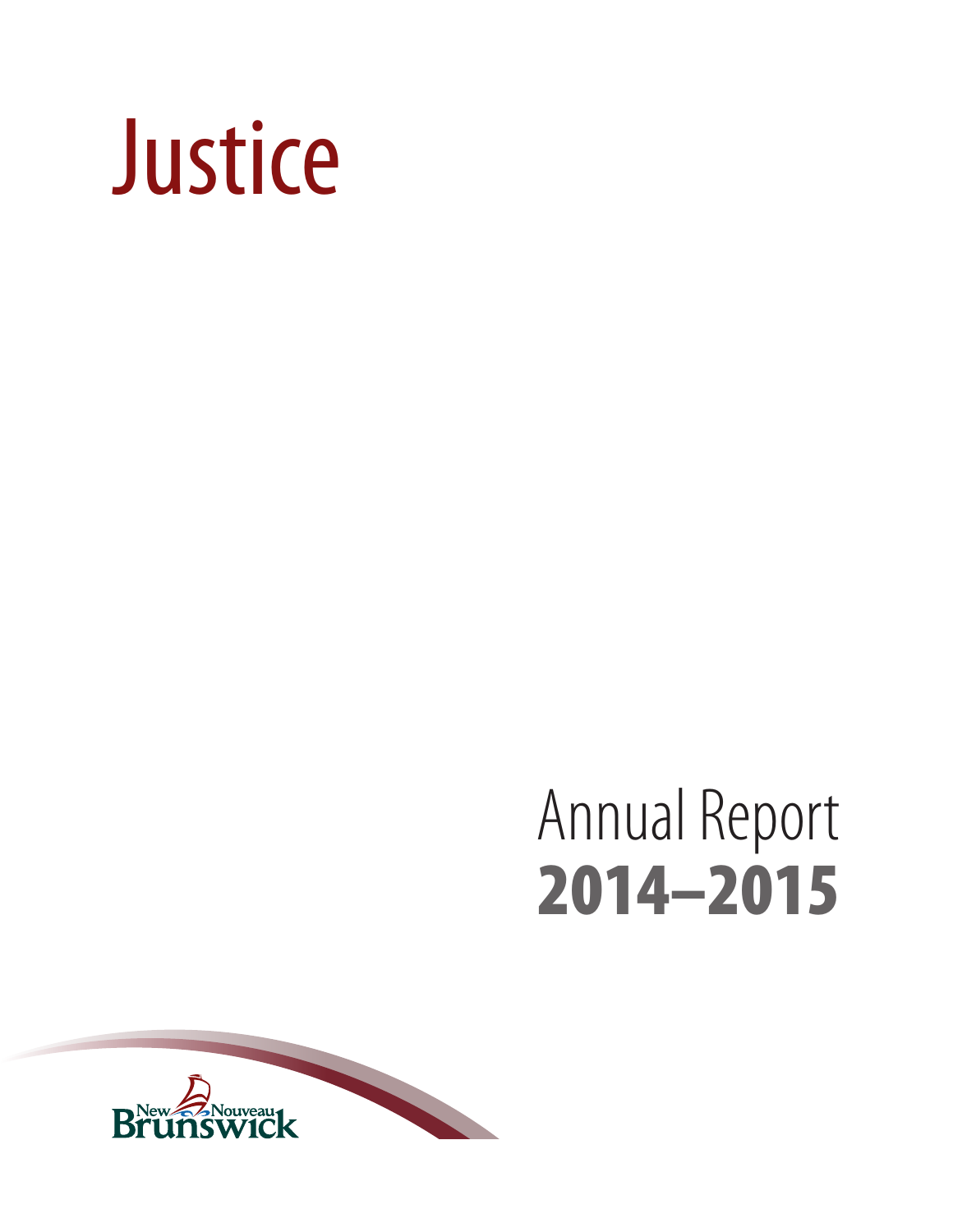**Justice Annual Report 2014–2015**

Province of New Brunswick PO 6000, Fredericton NB E3B 5H1 CANADA

#### <www.gnb.ca>

ISBN 978-1-4605-0984-5 (Bilingual print edition) ISBN 978-1-4605-0985-2 (PDF: English edition)

ISSN 2368-6472 (Bilingual print edition) ISSN 2368-6480 (PDF: English edition)

10481 | 2015.11 | Printed in New Brunswick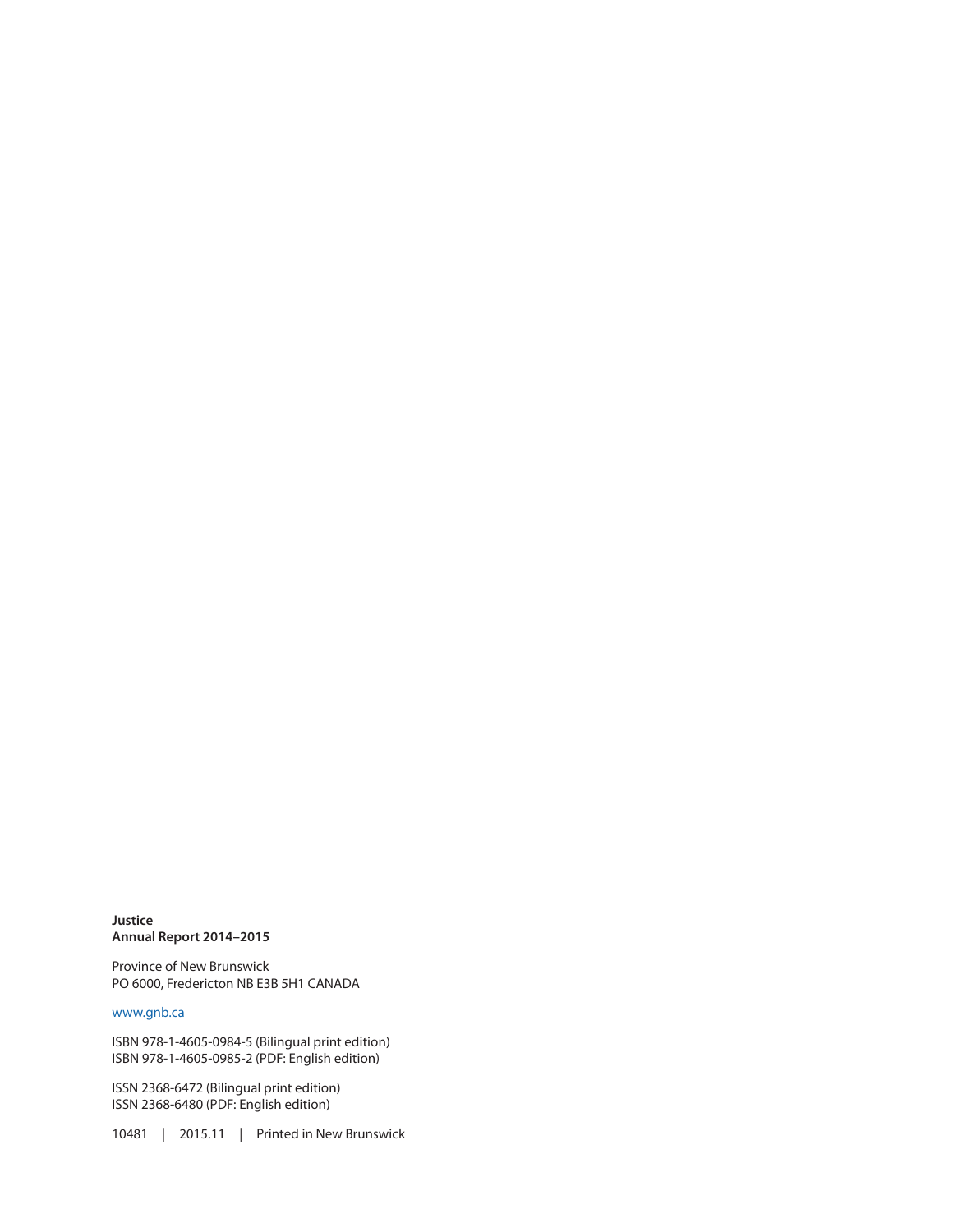### *Transmittal letters*

#### **From the Minister to the Lieutenant-Governor**

**The Honourable Jocelyne Roy Vienneau Lieutenant-Governor of New Brunswick**

May it please your Honour:

It is my privilege to submit the Annual Report of the Department of Justice, Province of New Brunswick, for the fiscal year April 1, 2014 to March 31, 2015.

Respectfully submitted,

tephr Ha  $\sim$ 

Honourable Stephen Horsman Minister

#### **From the Deputy Minister to the Minister Honourable Stephen Horsman Minister of Justice**

Minister Horsman:

I am pleased to be able to present the Annual Report describing operations of the Department of Justice for the fiscal year 2014–2015.

Respectfully submitted,

Johanne C. Bray, Q.C. Deputy Minister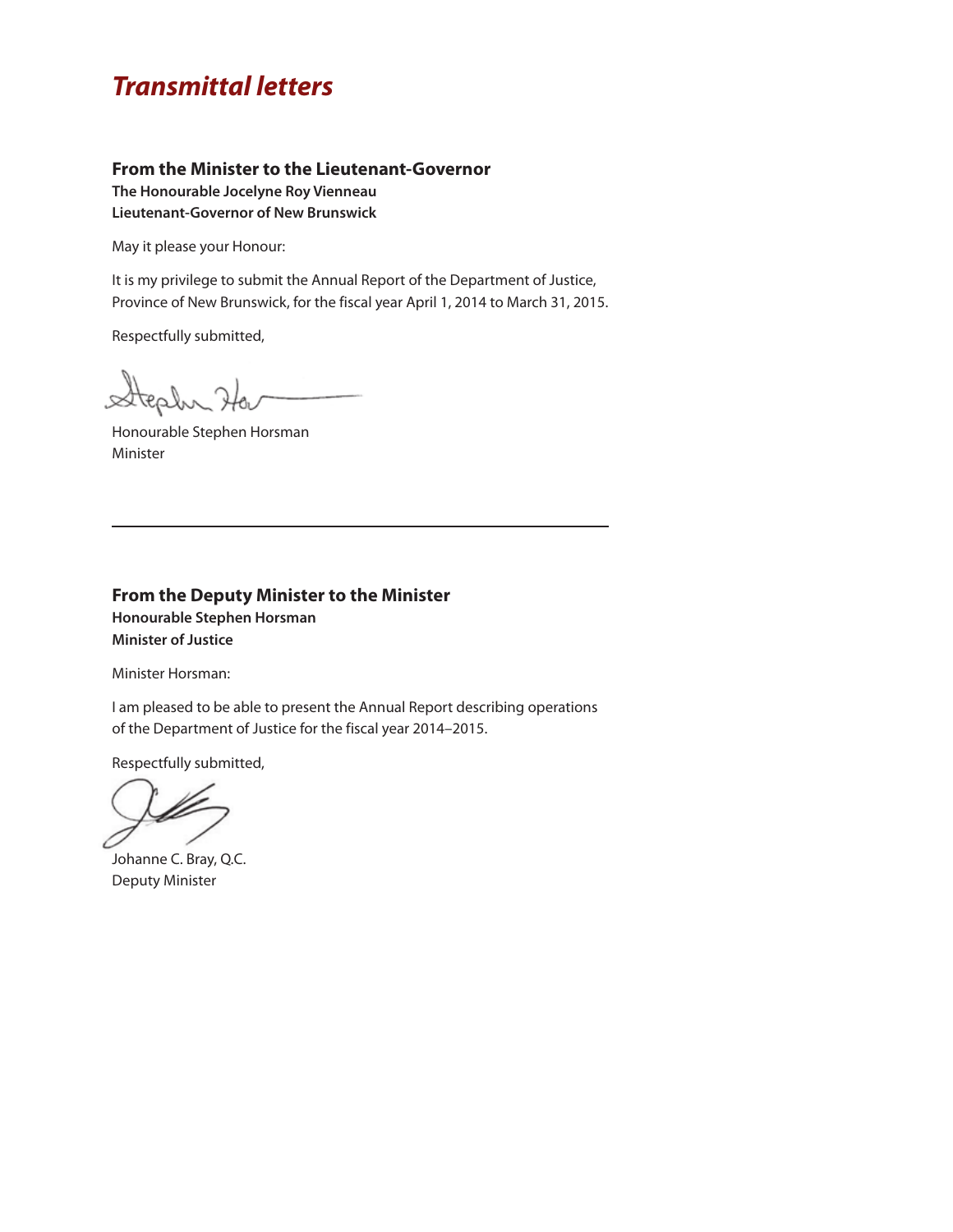## Table of contents

| Summary of recommendations from the Office of the Auditor General 18 |
|----------------------------------------------------------------------|
|                                                                      |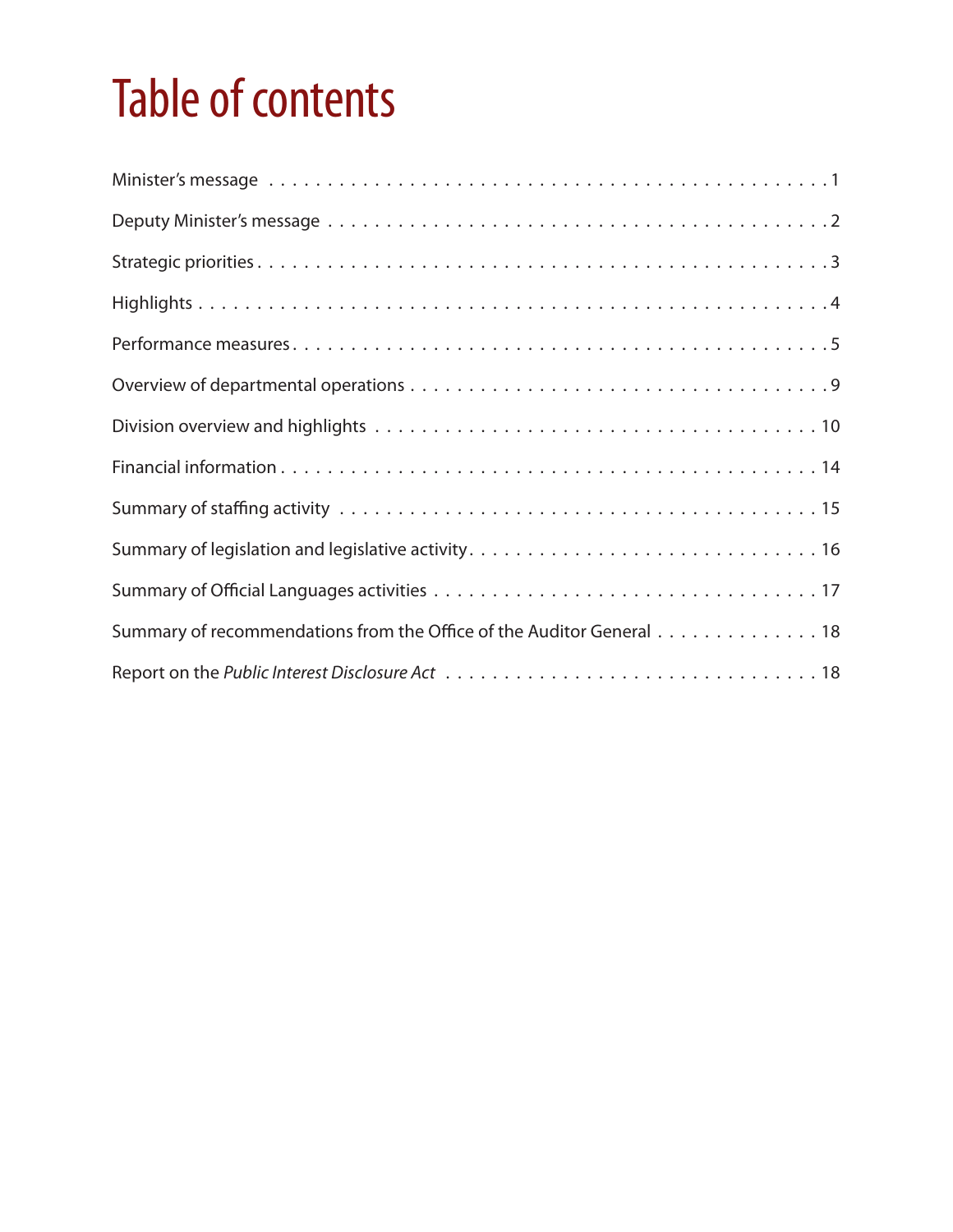## <span id="page-4-0"></span>Minister's message

The role of the Department of Justice is to provide access to an impartial and efficient justice system for all New Brunswick residents. The ability to achieve, maintain and monitor this goal is accomplished through a strategic management system that unifies all government departments.

We are at an important time in our province. New Brunswick is facing some major fiscal challenges. Our demographics and the needs of our communities are changing. We have made commitments to strategic investments that we believe are critical to ensuring the ongoing growth of New Brunswick's economy and the sustainability of our social programs. We need to work together to realign the role of government in society and find innovative solutions that are transformational— not just try to do the same things over and over. Through our Strategic Program Review, we are looking for opportunities to do things better and more efficiently to create an environment conducive to job creation and affordable for families.

Every day, the Department of Justice is called on to protect and further develop an efficient and impartial judicial system. It is an honour to be a member of this team, and I look forward to building on our achievements in the next year.

Tealur Ha

Honourable Stephen Horsman Minister of Justice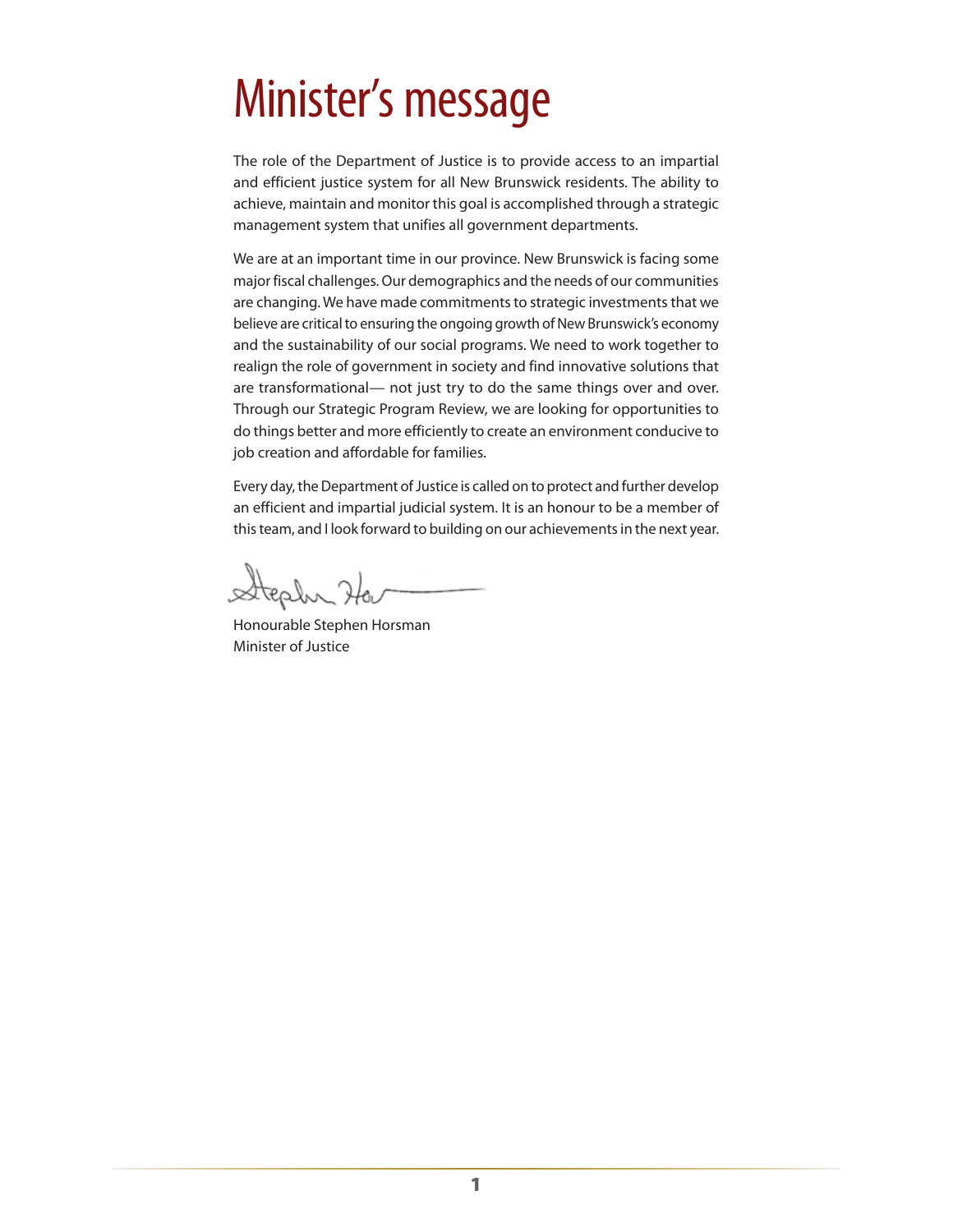## <span id="page-5-0"></span>Deputy Minister's message

The Department of Justice continues to advance the vision of a safe, just and peaceful society supported by a justice system that is fair, effective, trusted and accessible.

The department has made significant progress in a number of areas in 2014– 2015. This accomplishment enhances the abilities of our frontline workers to assist in the administration of justice.

A permanent Case Management system has been implemented that will assist in resolving family disputes in a timely and more constructive way.

Through the work of the Strategic Program Review, it has been determined that by closing low volume courts and consolidating operations in larger centres, the Department of Justice will be able to operate more efficiently and provide better services to the public.

Furthermore, a continuous improvement initiative resulted in the consolidation of six Sheriff regions to three, the implementation of a new staffing model, and the achievement of \$365,000 in savings.

The Government of New Brunswick, through the Minister of Justice, signed the Memorandum of Agreement regarding the Cooperative Capital Markets Regulatory System, which reflects the strong commitment of six jurisdictions and the Government of Canada to implement a national capital markets regulator. The cooperative system is designed to streamline the capital markets regulatory framework to protect investors, foster efficient capital markets and manage systemic risk while preserving strengths in the current system.

Access to an impartial and efficient justice system has always been the goal of this department. I look forward to further developing this goal in the coming year and to report improvements in justice services provided to businesses, individuals and families of New Brunswick.

Johanne C. Bray, Q.C. Deputy Minister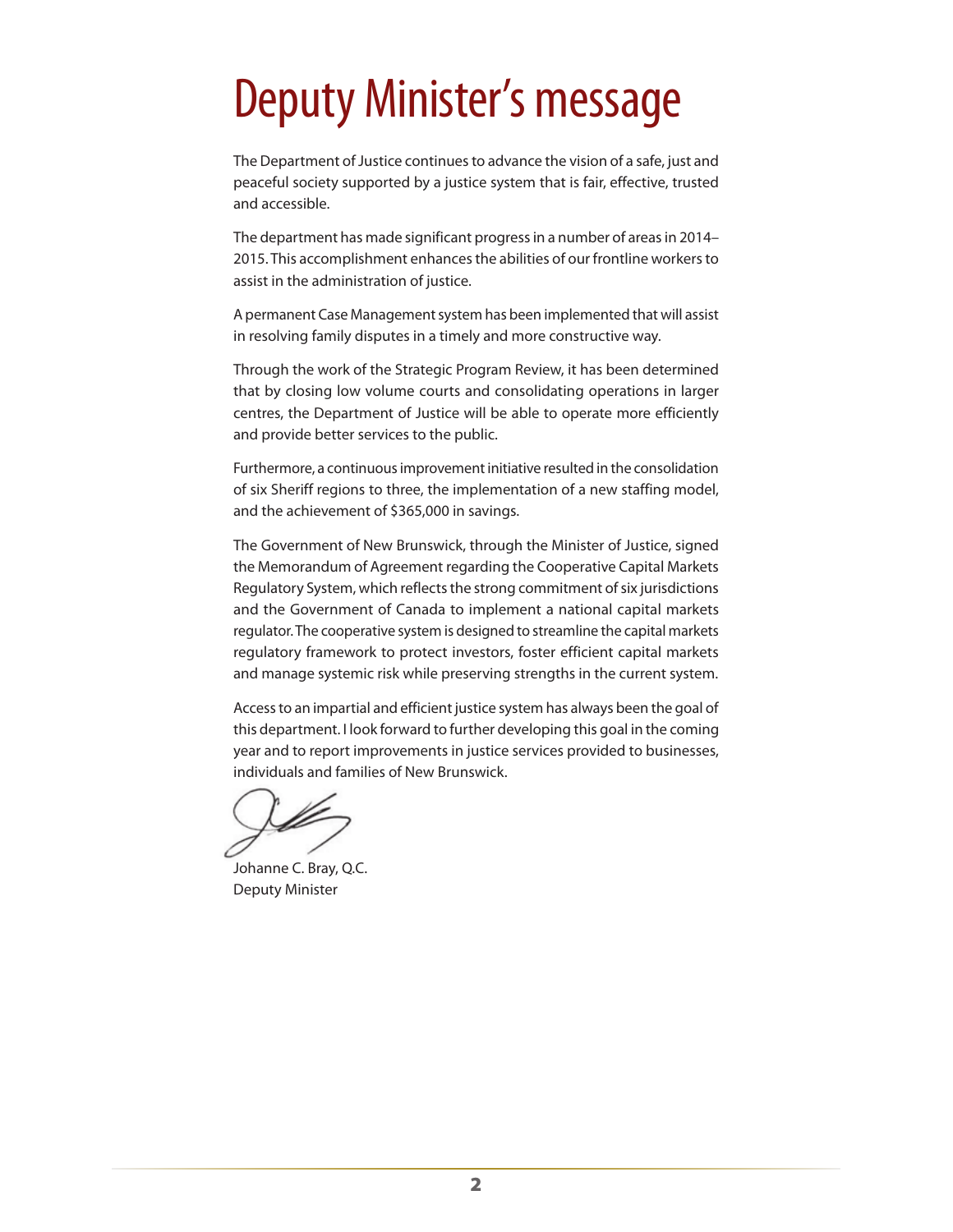## <span id="page-6-0"></span>Strategic priorities

### **Strategy management**

The Government of New Brunswick (GNB) uses a formal management system built on leading business practices to develop, communicate and review strategy. This process provides the public service with a proven methodology to execute strategy and continuously drive improvement.

The development of the strategy, using the formal management system, starts with a strategic vision of *Moving New Brunswick Forward*. This vision is anchored in four strategic themes which include:

- **1.** *More jobs —* Creating the best environment for jobs to be generated by New Brunswickers, by businesses, by their ideas, by their entrepreneurial spirit, and by their hard work. This includes providing seamless support to businesses, leveraging new technologies and innovation by supporting research and development, and developing a skilled workforce by improving literacy and education.
- **2.** *Fiscal responsibility —* Getting New Brunswick's fiscal house in order through a balanced approach to decrease costs and increase revenues.
- **3.** *Best place to raise a family —* Designing social programs to make life more affordable and make New Brunswick the best place to raise a family.
- **4.** *Smarter government —* Providing taxpayers with better value for their money by transforming the culture of government by eliminating waste and duplication, adopting new innovations in technology to improve services and savings, and improving accountability measures.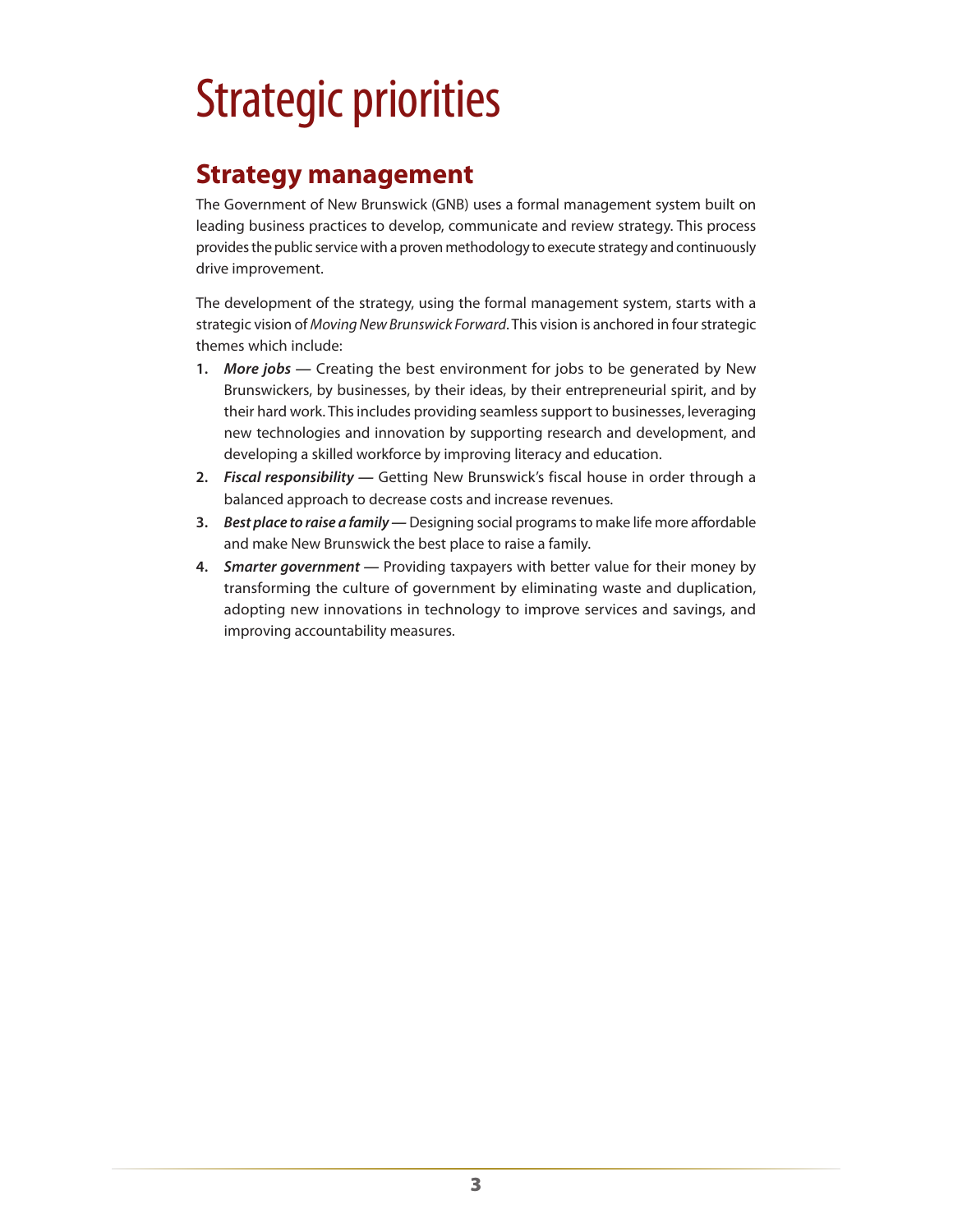## **Highlights**

**During the 2014–2015 fiscal year, the Department of Justice focused on these strategic priorities through:**

<span id="page-7-0"></span>Family Support Orders Service (FSOS) continued to perform essential support collection services for families. The total support payments credited in 2014–2015 was \$52.9 million. Of this amount, \$5.2 million was collected as cost-recovery for government on files where the beneficiary receives social assistance. As of March 31, 2015, FSOS had a 90-per-cent collection rate with 13,556 active cases.

#### $\ast$

An outcome evaluation for the 3.5-year Elsipogtog Healing to Wellness Court pilot program was commenced in early 2015. The final report will be completed in 2015–2016 and will aid decisionmakers in determining the effectiveness of the pilot.

#### $\ast$

In the Moncton Provincial Court, projects were identified that could reduce the number of adjournments prior to plea. This work resulted in the establishment of the Case Management Officer Counter pilot project in February 2015.

#### $\ast$

Sheriff Services renewal resulted in a consolidation of six Sheriff regions to three; the implementation of a new staffing model; and \$365,000 in savings and efficiencies.

#### $\ast$

The department led the GNB team in the judicial remuneration process, including submissions to the Judicial Remuneration Commission.

#### $\ast$

The department developed 13 submissions to government, and processed 32 requests under the *Right to Information and Protection of Privacy Act*.

#### $\overline{\textbf{x}}$

The department advertised 26 competitions, including nine open (public) competitions and 17 closed (internal) competitions.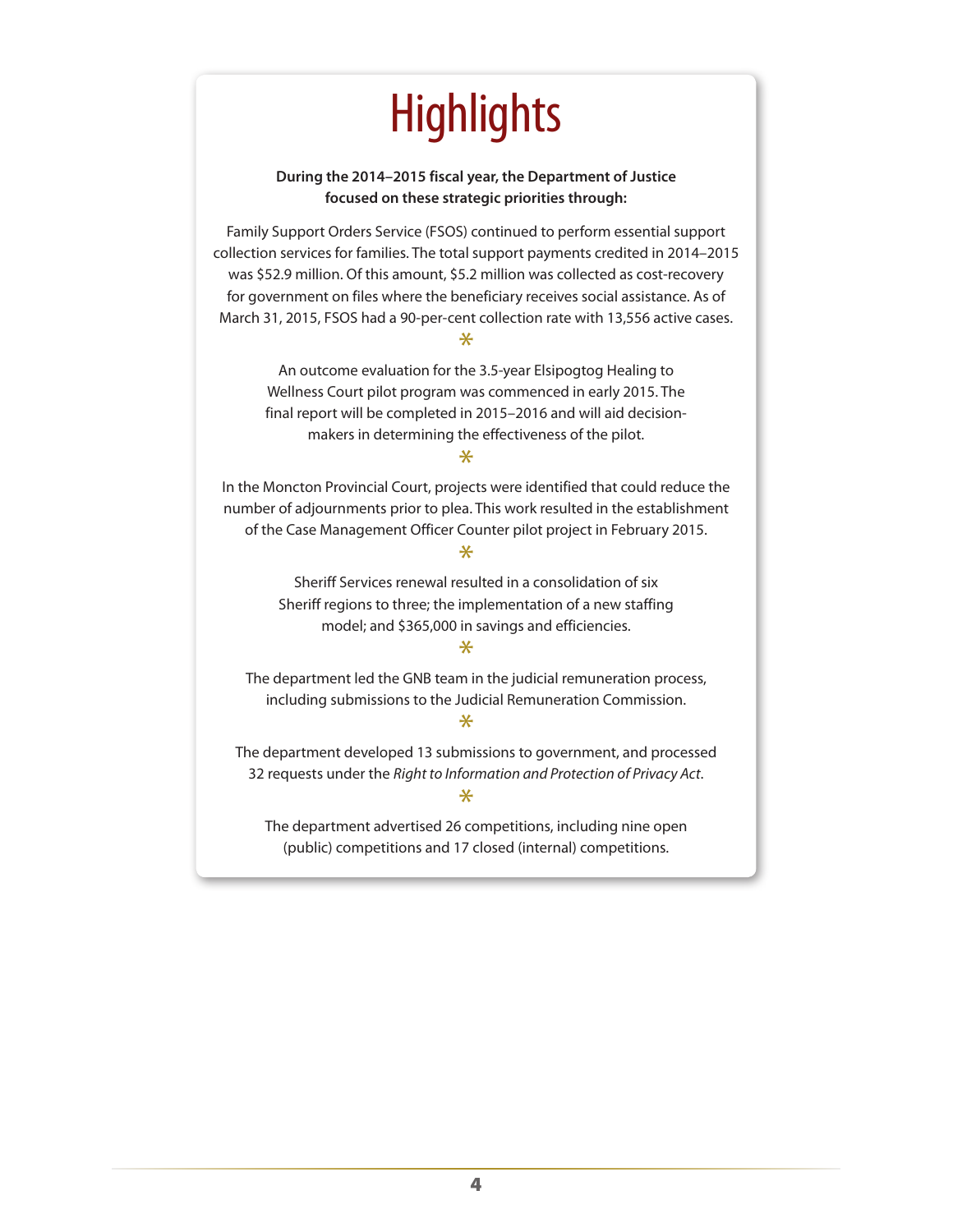## <span id="page-8-0"></span>Performance measures

Based on the strategic direction, this framework translates strategy into objectives and performance measures. This allows the Department of Justice to measure process in meeting its objectives. The performance measures do not reflect all of the day-to-day operations of the department, but rather, the strategic areas where it needs to focus improvements.

| <b>Fiscal responsibility</b>                              | <b>Measures</b>                                                                           |
|-----------------------------------------------------------|-------------------------------------------------------------------------------------------|
| Grow revenues                                             | Ratio of actual to budgeted revenue                                                       |
| Reduce expenditures                                       | Ratio of actual to budgeted expenditures                                                  |
| <b>Best place to raise a family</b>                       | <b>Measures</b>                                                                           |
| Effectively provide access to justice                     | <b>Small Claims Court:</b><br>- Wait time to hearing (months)<br>- Number of claims filed |
| <b>Smarter government</b>                                 | <b>Measures</b>                                                                           |
| Enhance employee involvement, commitment and productivity | Percentage of performance reviews complete                                                |

## **Fiscal responsibility**

### **Objective of the measure**

*Grow revenues.*

#### **Measure** *Ratio of actual to budgeted revenue.*

#### **Description of measure**

Percentage of total revenue over total budget.



#### **Overall performance**

Expectations were exceeded due to Insurance Premium Tax revenues being higher than budgeted by \$1.4 million.

#### **Why do we measure this?**

This indicator measures the ability of GNB to manage its overall revenues, with the goal of improving its finances. The Department of Justice achieved results beyond expected targets.

#### **What initiatives or projects were undertaken in the reporting year to achieve the outcome?**

The major source of revenue comes from Insurance Premium Tax, which was higher than expected by \$1.4 million due to the unexpected collection of other than life premium tax related to prior years and increases in the total value of policies written in both life and other than life insurance. There were no revenue specific initiatives during the 2014–2015 fiscal year.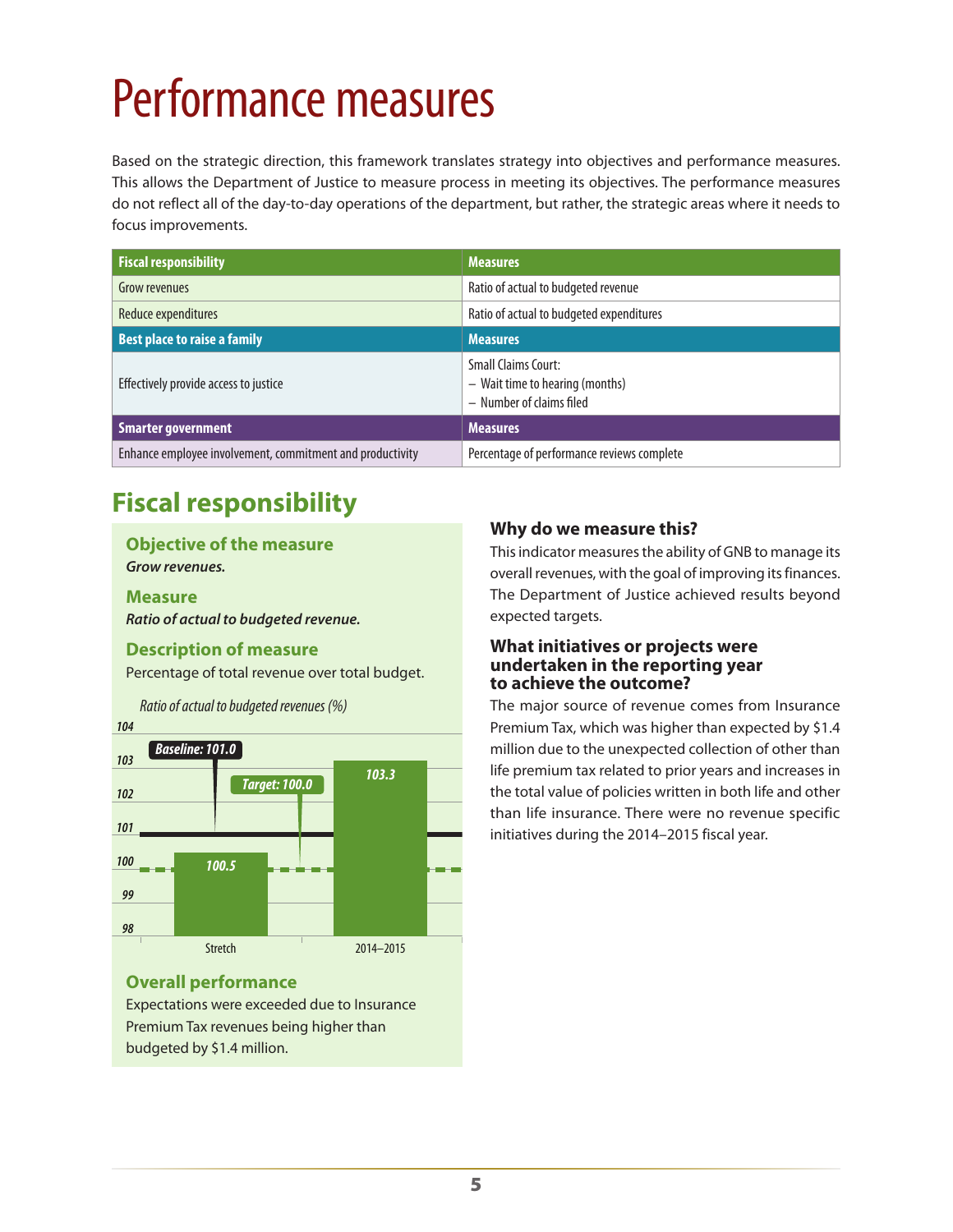### **Fiscal responsibility**

#### **Objective of the measure** *Reduce expenditures.*

#### **Measure**

*Ratio of actual to budgeted expenditures.*

#### **Description of measure**

Percentage of total revenue over total budget.



#### **Why do we measure this?**

This indicator measures the ability of GNB to manage its overall expenses as compared to budget. GNB must manage expenses in accordance with its budget and be prepared to take corrective action if it projects expenses to be over-budget during the year. The Department of Justice achieved results well beyond expected targets.

#### **What initiatives or projects were undertaken in the reporting year to achieve the outcome?**

Sheriff Services received a new mandate and funding in January 2014 to provide security at all Provincial Courts. As a result, Sheriff Services undertook a significant renewal exercise that established a new staffing model in February 2015. This included six new Sheriff of Operation positions and 14 Team Lead positions. Competitions to fill these new positions were started in 2015–2016.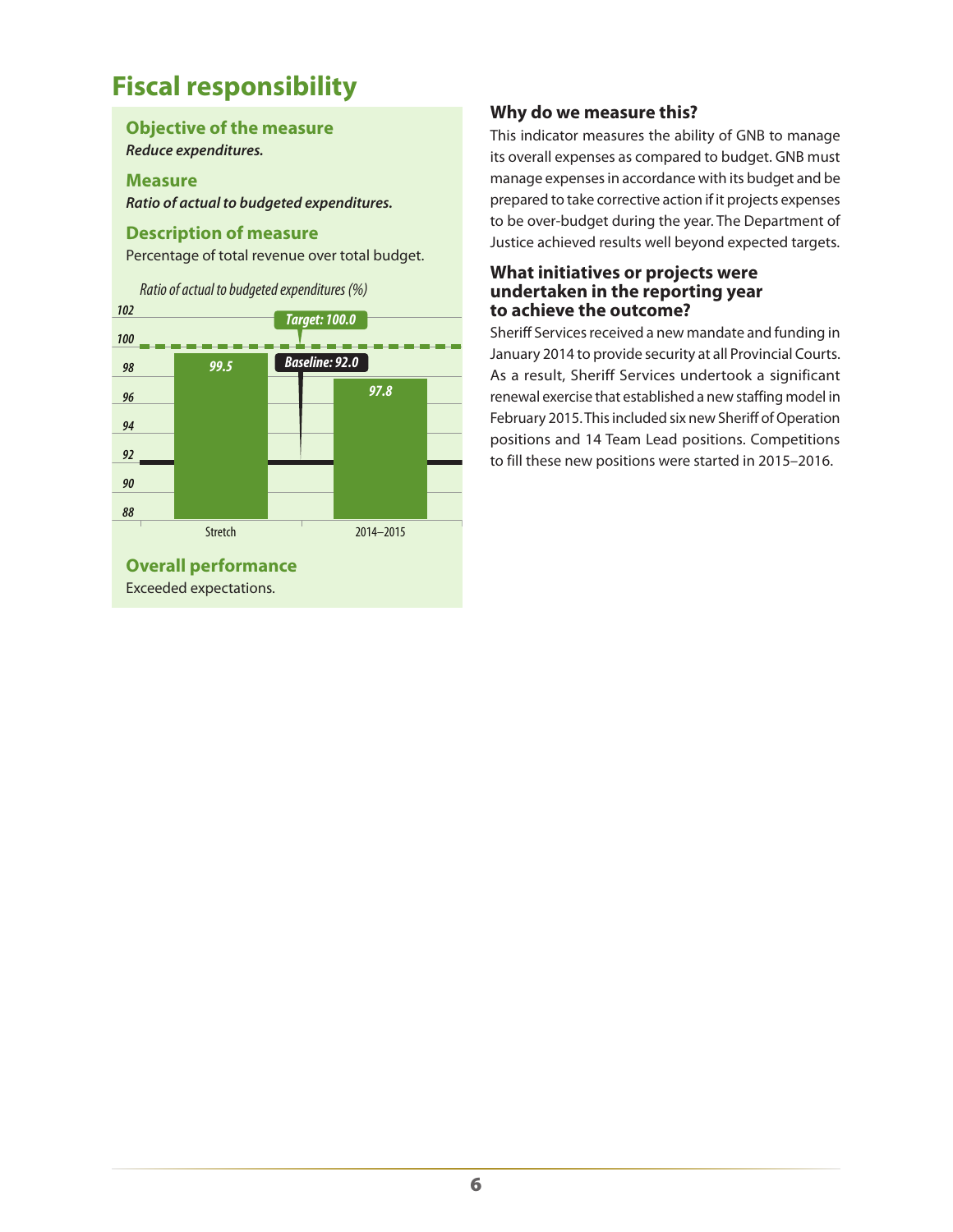### **Best place to raise a family**

#### **Objective of the measure**

*Effectively provide access to justice.*

#### **Measure**

*Small Claims Court:*

- **Wait time to hearing (months).**
- • *Number of claims filed.*

#### **Description of measure**

A Small Claims Court was re-established in New Brunswick in January 2013. The purpose was to provide the public with timely and inexpensive access to justice for civil claims for amounts not exceeding \$12,500. It is designed for ease of use for those without a lawyer, with opportunities for settlement throughout the process. These cases would previously have been heard in the Court of Queen's Bench and were subject to court delays of up to one year for hearings in some judicial districts.

#### *Small Claims Court: wait time (months) and number of claims filed*



#### **Overall performance**

The overall performance of the new Small Claims Court is very positive. Wait times for hearings, by the end of 2014–2015, have continued to be better than target.

#### **Why do we measure this?**

The department measures the time it takes for a matter to proceed to a hearing date from the time all required legal steps have been completed to assess whether persons can access the justice system in a reasonable period of time for their Small Claims actions.

The department measures the number of files being processed to ensure continued, sustained use of the Small Claims Court. This number is not within the department's control, and it is not the goal of the department to increase litigation in New Brunswick. However, the department measures this number to monitor the Small Claims Court and ensure it is meeting the purpose for which it was established— to effectively provide access to justice.

#### **What initiatives or projects were undertaken in the reporting year to achieve the outcome?**

There were no specific projects undertaken in 2014–2015. The measures continue to be monitored to ensure early identification of service delivery issues which may impact access to justice.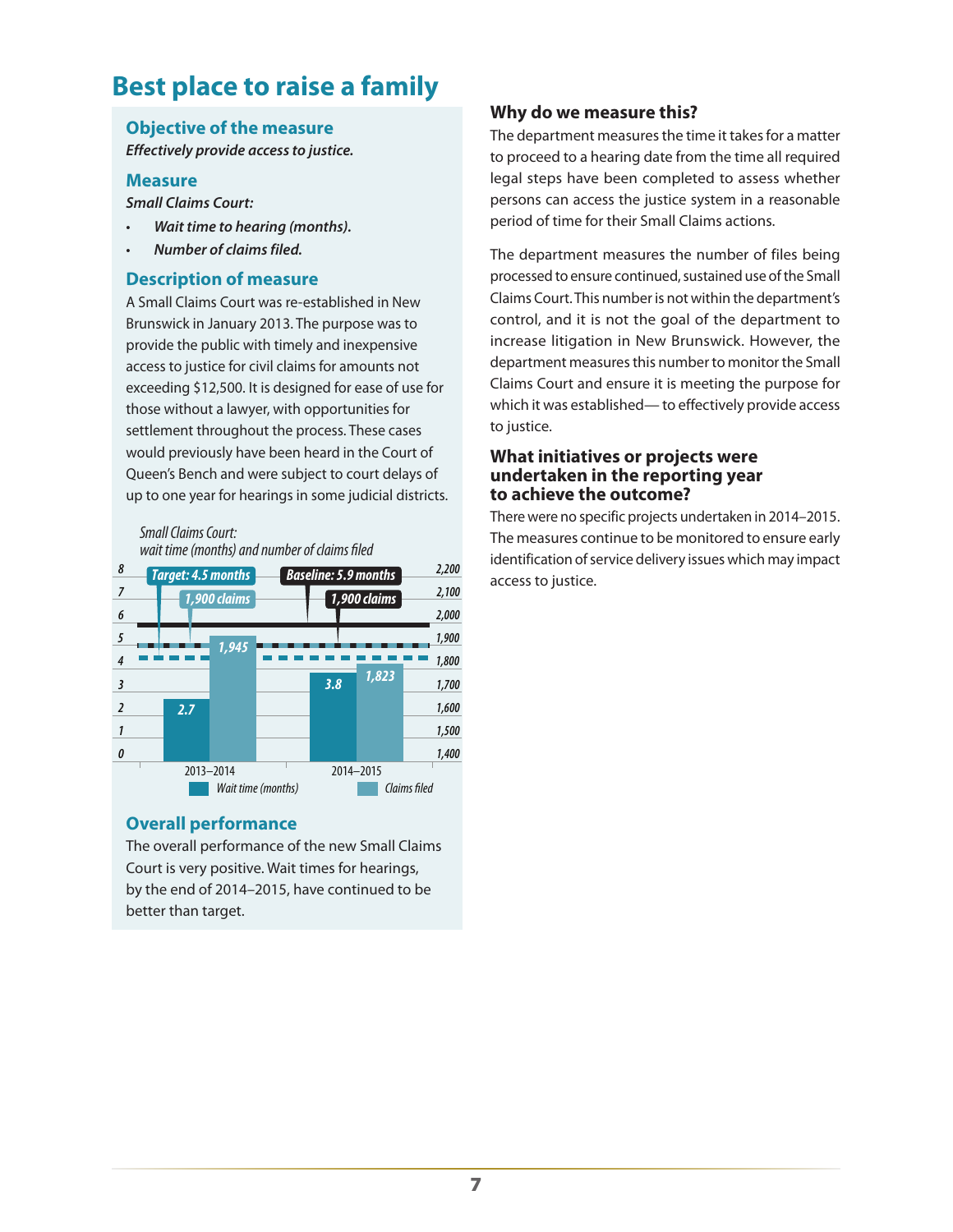### **Smarter government**

#### **Objective of the measure**

*Enhance employee involvement, commitment and productivity.*

#### **Measure**

*Percentage of employee performance reviews completed.*

#### **Description of measure**

The completion of performance reviews provides an opportunity for managers and employees to discuss, review and assess the accomplishment of work objectives, demonstrated competencies and overall individual employee contribution against GNB's business results.

Employee performance reviews completed (%) explored the year. **Employee performance reviews completed** (%)



#### **Overall performance**

The department exceeded the target set for 2014–2015 and reported a 91 per cent completion rate for all performance reviews.

#### **Why do we measure this?**

Employees are entitled to receive their year-end performance reviews in a timely manner.

Performance reviews allow managers and employees to examine the result of work objectives, overall employee contribution and the overall strategy of the department. By completing reviews, employees and their supervisors discuss strategic and organizational goals as a means to increase organizational and individual performance.

#### **What initiatives or projects were undertaken in the reporting year to achieve the outcome?**

Progress was regularly discussed with senior management and reminders were sent to managers. Lists of outstanding performance reviews and completion rates were provided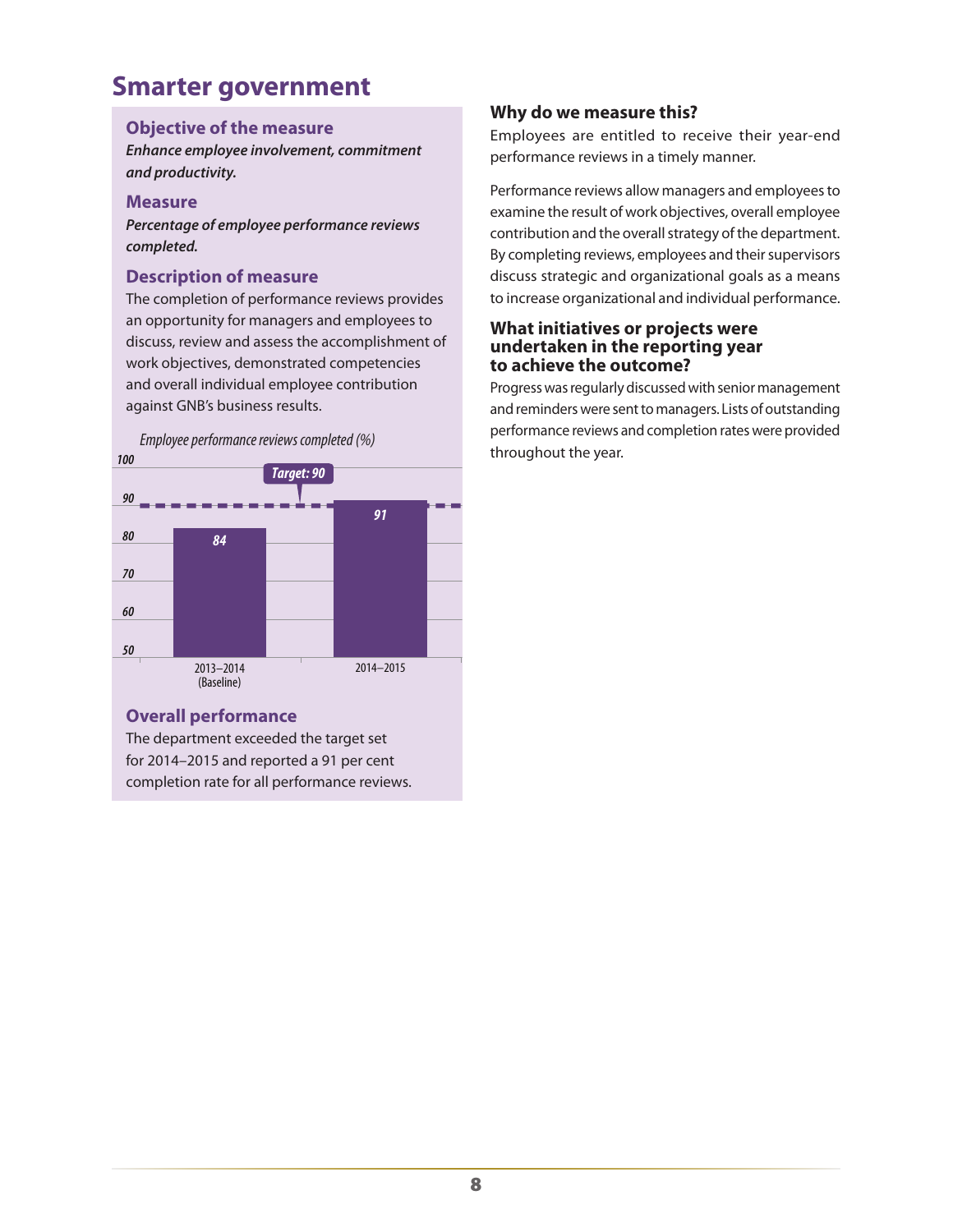## <span id="page-12-0"></span>Overview of departmental operations

The mission of the Department of Justice is to ensure the application of the rule of law, impartial administration of justice and the protection of the public interest.

## **High-level organizational chart**



*As of March 31, 2015*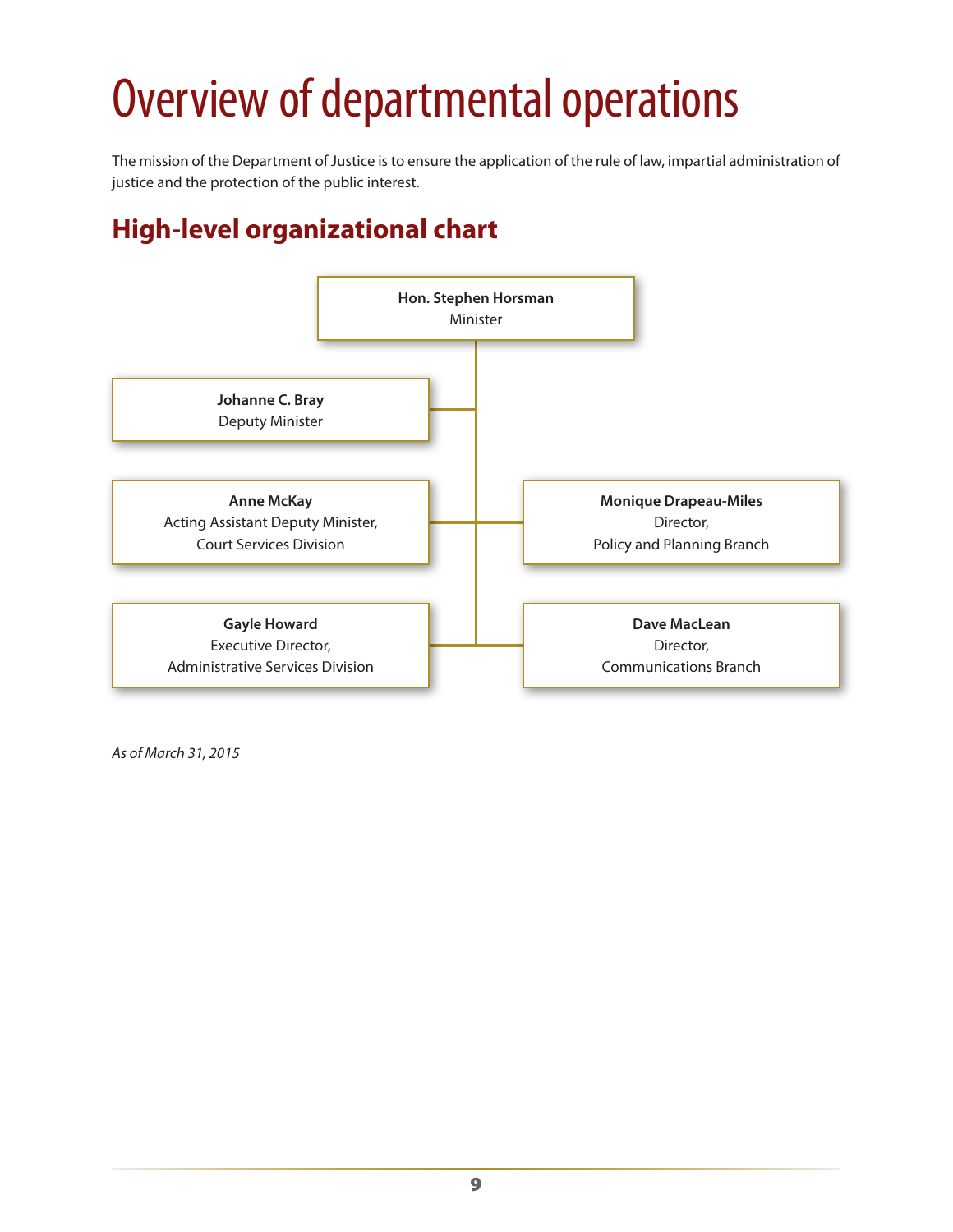## <span id="page-13-0"></span>Division overview and highlights

### **Court Services Division**

#### **Overview**

The Court Services Division supports the New Brunswick court system, which includes the Court of Appeal, the Court of Queen's Bench, the Small Claims Court, the Probate Court, Bankruptcy and Insolvency Division, the Provincial Court and the Youth Justice Court by providing management, administrative and other services. There are about 350 employees headed by an Assistant Deputy Minister, who also serves as Chief Sheriff.

The **Office of the Registrar** is the registry for the Court of Appeal and Court of Queen's Bench, Bankruptcy and Insolvency and provides support services to the Chief Justice of New Brunswick, the Chief Justice of the Court of Queen's Bench, Justices of the Court of Appeal, and Justices of the Court of Queen's Bench and all Clerks of the Court of Queen's Bench. This office processes all adoptions, serves as a registry for bankruptcies, is the central registry for divorces processed in New Brunswick, and processes requests for the establishment or enforcement of family support orders to and from other participating jurisdictions.

The **Operations Branch** supports courts in fourteen staffed locations across the province. There are six administrative regions, each headed by a regional director:

- 1. Bathurst Campbellton Grand Tracadie-Sheila
- 2. Moncton Richibucto
- 3. Miramichi
- 4. Saint John St. Stephen
- 5. Fredericton Woodstock Burton
- 6. Edmundston Grand Falls

The **Sheriff Services Branch** is responsible for courtrelated transportation of persons in custody, jury management, providing court house and courtroom security, serving documents, administering detention centres (Moncton and Saint John), and executing court orders in civil matters.

**Program Support Services** provides support and expertise to the regional delivery of Operations within Court Services Division, as well as support to the executive with respect to operation and policy issues that pertain to courts and court administration.

The **Office of Support Enforcement** is responsible for the administration of the *Support Enforcement Act*. It enforces family support provisions in court orders and agreements filed with the Office. Enforcement staff are primarily located in the regional Court Services Division offices. The central payment unit is located in Fredericton.

#### **Highlights**

Sheriff Services renewal resulted in a consolidation of six Sheriff regions to three, the implementation of a new staffing model and \$365,000 worth of saving and efficiencies.

Family Support Orders Service (FSOS) continued to perform essential support collection services for families in New Brunswick. The total support payments credited in 2014–2015 was \$52.9 million. Of that amount, \$5.2 million was collected as cost-recovery for government on files where the beneficiary receives social assistance. As of March 31, 2015 FSOS had a 90-per-cent collection rate with 13,556 active cases.

An outcome evaluation for the 3.5-year Elsipogtog Healing to Wellness Court pilot program was commenced in early 2015. The final report will be completed in 2015–2016 and will aid decision-makers in determining the effectiveness of the pilot program. All stakeholders consider this to be a very successful project thus far.

## **Communications Branch**

#### **Overview**

The Communications Branch provides public awareness and promotion of departmental programs, services and policies. The Communications Branch is responsible for public communication and education/awareness programs, as well as providing strategic communications planning and advice to the Minister, senior managers and staff.

The branch prepares news releases, advertisements, speeches, speaking notes and briefing notes for the department. Along with providing ministerial support, the branch also co-ordinates departmental news conferences and events as well as coordinating activities related to the Legislative Assembly of New Brunswick.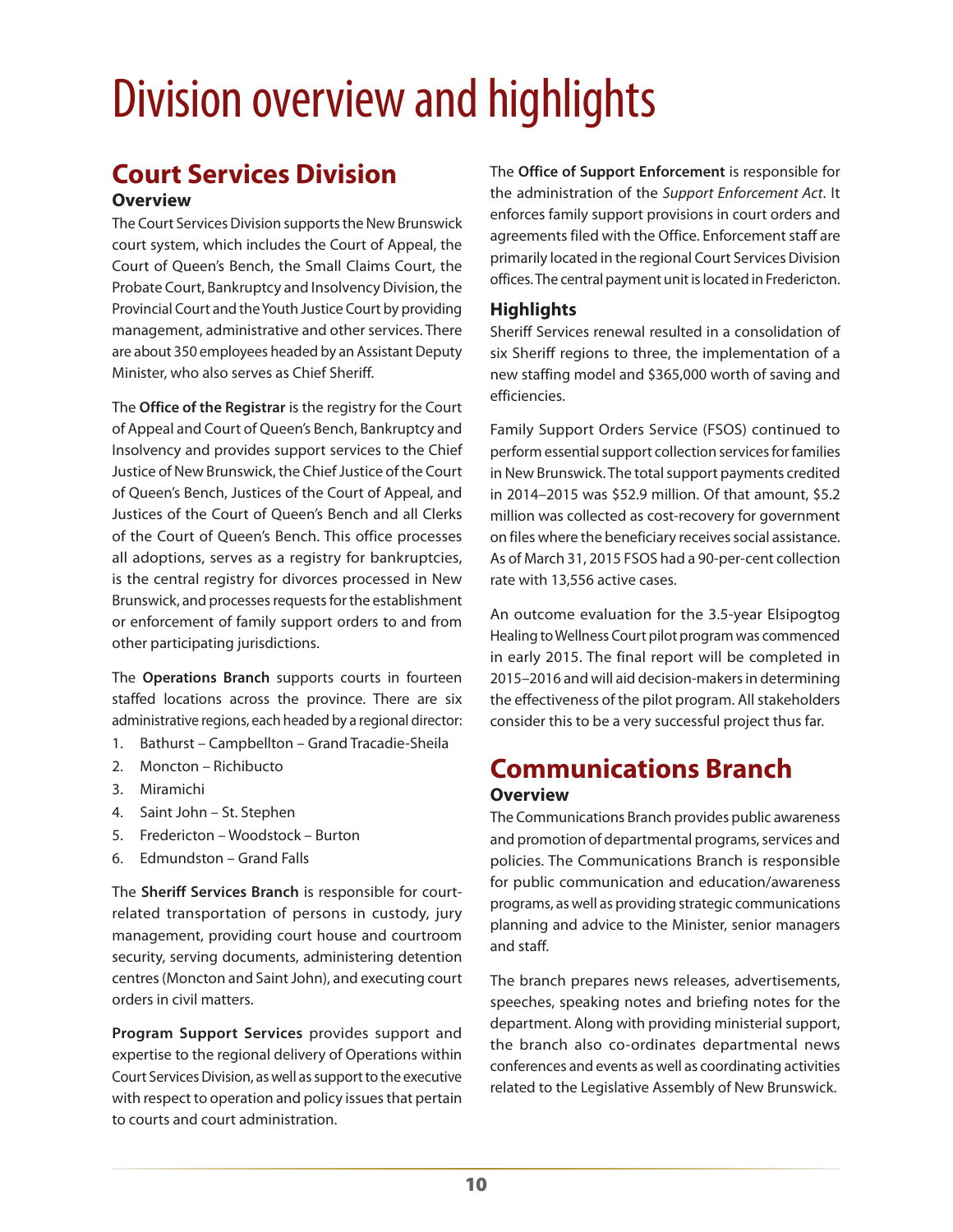The communications director, acting as spokesperson for the department, responds to inquiries from the media and the public with regard to services, programs, policies and decisions. The director also oversees content on the department's website.

During the fiscal year, communications within GNB was restructured to achieve greater efficiencies and economies of scale. While the corporate communications mandate resides with the Executive Council Office, the communications director continues to support the department.

#### **Policy and Planning Branch Overview**

The Policy and Planning Branch is responsible for providing leadership in the identification, and development of broad policy initiatives, and provides advice and support services in relation to the overall corporate strategy, policies and direction. The branch is responsible for the strategic and departmental planning, represents the department on numerous federal/provincial/territorial committees, plays an integral role in policy development and program design and reviews, and provides executive support to the Minister, Deputy Minister, Attorney General and Deputy Attorney General.

#### **Highlights**

The Financial and Consumer Services Commission may make rules, referred to as regulatory instruments, to administer the requirements of New Brunswick's securities laws. Amendments to existing regulatory instruments and the creation of new ones must be approved by the Minister of Justice prior to coming into force in New Brunswick. The branch reviewed 15 regulatory instruments.

Policy and Planning was involved in the following projects and initiatives in 2014–2015:

Participated on the Interdepartmental Working Team on Violence against Aboriginal Women and Girls and worked on a plan to engage Aboriginal people and First Nations Communities on the Draft Justice Framework to Address Violence against Aboriginal Women and Girls;

- Participated on the Working Group supporting the Roundtable on developing a Provincial Strategy for the Prevention of Harm to Children and Youth;
- Reviewed and coordinated 13 submissions to GNB for the Department of Justice and 11 submissions for the Office of the Attorney General;
- Coordinated responses to 32 requests under the *Right to Information and Protection of Privacy Act*  for the department and 17 requests for the Office of the Attorney General;
- Coordinated the department's federal/provincial/ territorial activities, and represented the department on six federal/provincial/territorial committees and numerous working groups;
- Coordinated five departmental responses to requests for information regarding various international agreements, conventions and protocols;
- Provided legislative coordination services for the Department of Justice and the Office of the Attorney General;
- Led the government team in the judicial remuneration process, including submissions to the Judicial Remuneration Commission;
- Coordinated 25 appointments to eight agencies, boards and commissions; and
- • Provided support for processing of applications for appointment to the Provincial Court.

### **Administrative Services Division**

#### **Overview**

Administrative Services Division supports the department in meeting its mission, goals and objectives through the provision of quality support, advice, consultation, monitoring and coordinating services to all managers and employees in the areas of departmental services, financial services, human resources, information systems and facilities management. It also oversees the expropriation advisory function. The employees responsible for the execution of the Lean Six Sigma aspect of GNB's Performance Excellence Process, the departmental Process Improvement Facilitators, are part of Administration.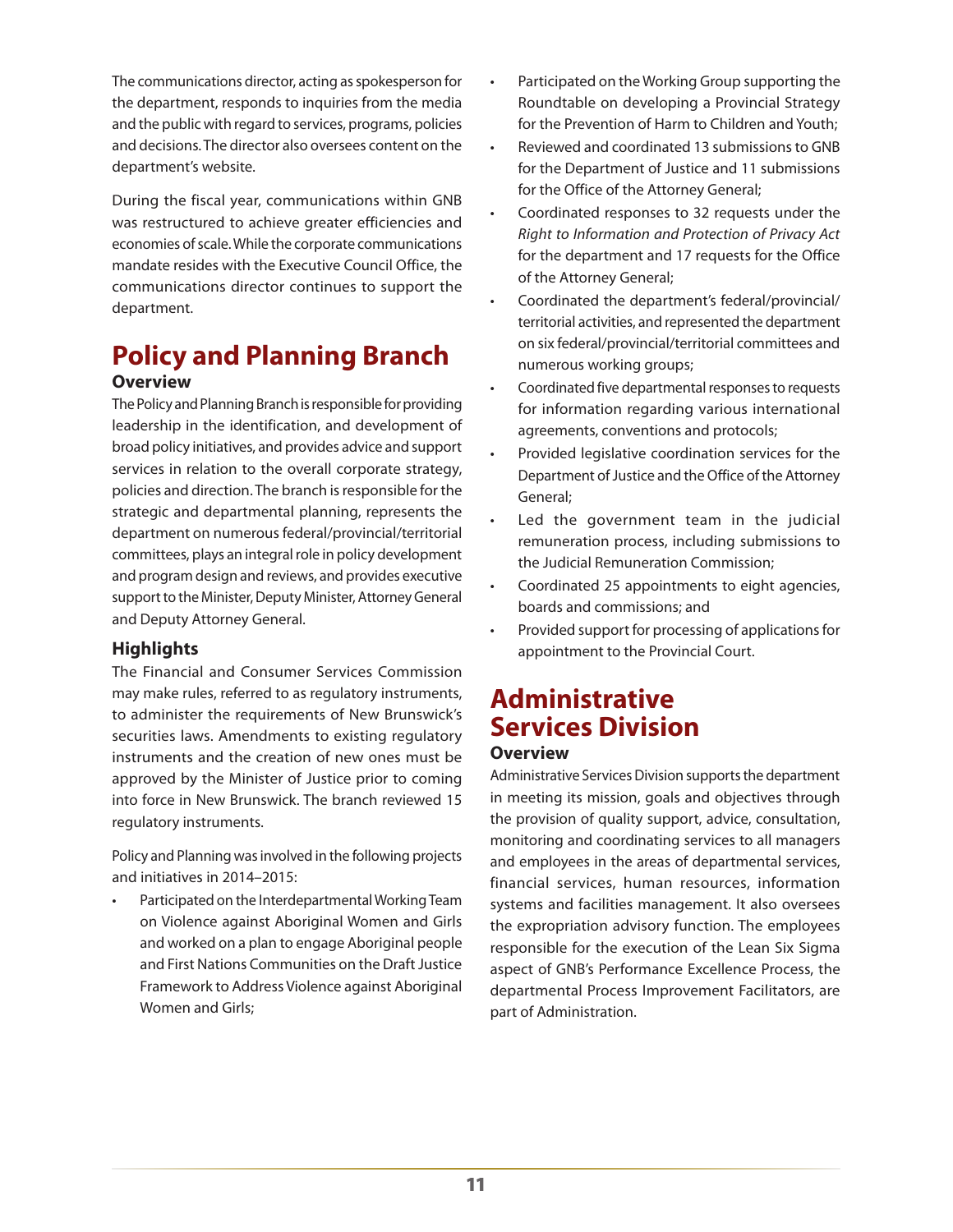## **Human Resources Branch**

#### **Overview**

The Human Resources Branch provides leadership and support to the Department of Justice and the Office of the Attorney General on human resource planning, recruitment, classification, labour relations, employee relations, training, performance management, change management, organizational development, human resource policies and program implementation.

#### **Highlights**

- The completion rate for employee performance reviews for Justice increased from 84 per cent in 2014 to 91 per cent in 2015;
- Employee sick leave decreased from 4,579 days in 2013 to 3,292 days in 2015; and
- Provided the online learning tool, Skillsoft, so employees may develop appropriate skills on their own time at a very limited cost to the department, thereby reducing costs of travel and registration fees for courses.

## **Financial Services Branch**

#### **Overview**

The Financial Services Branch provides advice and support to senior management, departmental managers and staff. It maintains the operational accounting function by providing financial consulting, budgeting, monitoring, accounting services, and revenue and expenditure forecasting, as well as various payment functions. Specific responsibilities include paying victims and beneficiaries, receiving revenue and maintaining accounting records of the department's expenditure, revenue and trust accounts.

Specific support is provided to senior management through the preparation of Public Accounts, Main Estimates, Operational Budgets and required Board of Management documentation. The branch provides business case analysis of the financial impact of major departmental initiatives.

The Departmental Services Unit includes inventory management of office furniture and equipment, telephone systems and general services (i.e., vehicle policy, parking, etc.).

#### **Highlights**

- The branch led the department's budget process in meeting established targets;
- Continued efforts in refining the financial forecasting model for the department were underway; and
- The branch supported the reorganization of Sheriff Services.

#### **Information Management and Technology Branch Overview**

The Information Management and Technology Branch provides technology services to the Department of Justice, the Office of the Attorney General, the New Brunswick Legal Aid Services Commission and the Financial Consumer Services Commission of New Brunswick in support of both their daily operations and their strategic direction.

Services include diagnosis and repair software problems and data issues on nearly twenty software systems; advise on technology and information security issues; negotiations on behalf of the departments for hardware, software and other support with the New Brunswick Internal Services Agency and other partners; development of business cases, feasibility studies, and software solutions, project management on hardware and software projects.

#### **Highlights**

- Worked with other departments to recover from a major network outage in June 2014;
- Connected Moncton courtrooms to the GNB network, increasing access to court electronic information;
- Member of Architecture Review Board, Chief Information Officers Council, and the Common Services Transition Team; and
- • Consulted on Major Incident Management Process.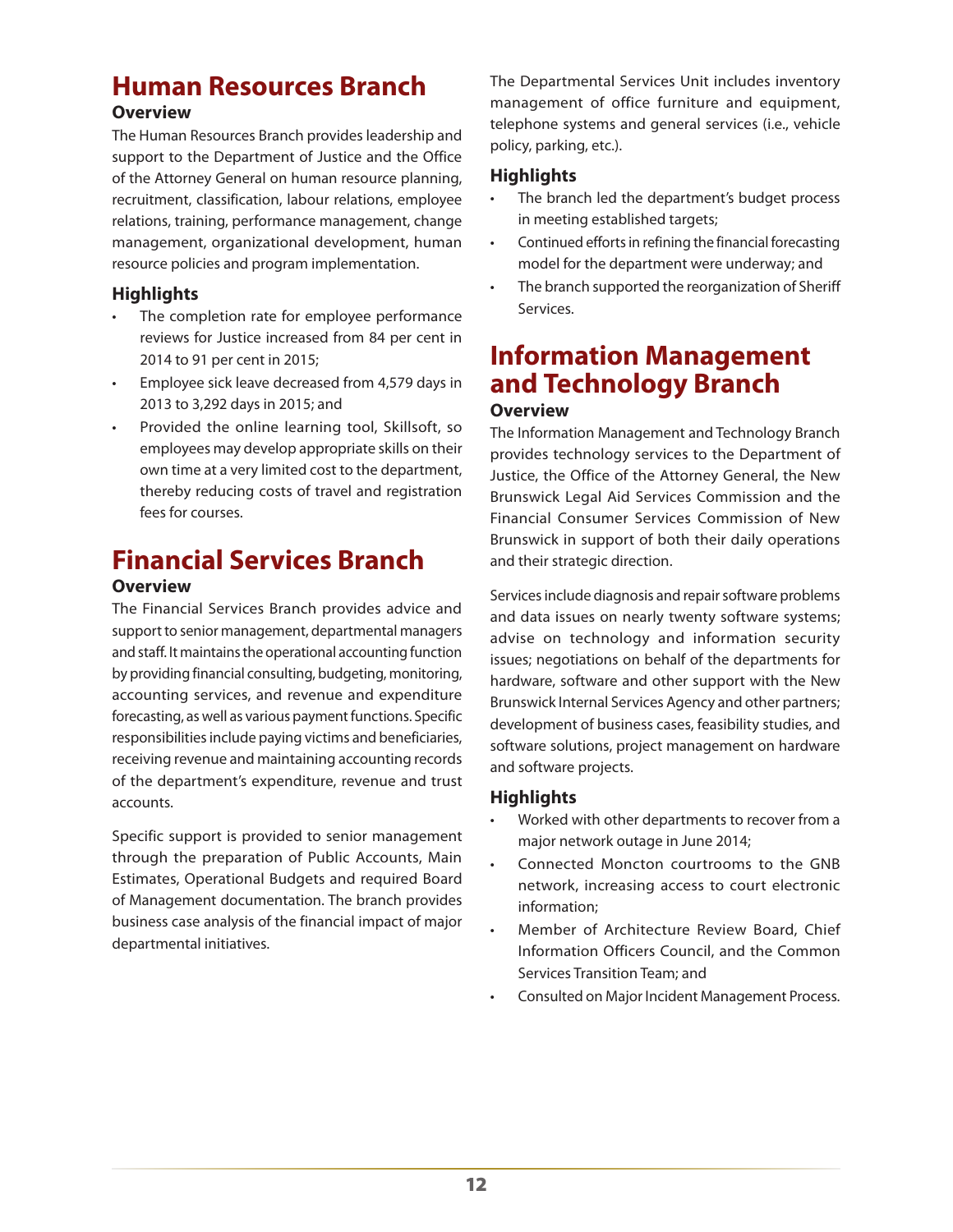### **Facilities Management Branch**

#### **Overview**

Facilities Management is responsible for planning, coordinating, budgeting and implementing major capital projects, capital improvement projects and managing office accommodations for the department throughout the province.

#### **Highlights**

- A security review of the courthouses around the province was conducted. Various upgrades to camera systems, alarm systems and perimeter screening areas were completed;
- Modifications completed in Courtroom B of the Edmundston Court Facility; and
- Updated the departmental emergency plan to include floor plans and individual building evacuation plans.

### **Process Improvement**

#### **Overview**

In September 2012, the Department of Justice and the Office of the Attorney General adopted the Government's Performance Excellence Process. As part of this initiative, two employees were reassigned and trained as Lean Six Sigma Black Belts. Their purpose was to work on large-scale initiatives that support the strategic goals to improve processes and enable them to execute their mandates in the most efficient and cost- effective manner possible.

#### **Highlights**

An opportunity assessment in the Moncton Provincial Court resulted in identification of several projects that will all work toward a new scheduling system that will minimize administrative activities in the courtroom. Projects on a Case Management Desk, Client Readiness, Bail Hearings, and Scheduling were undertaken. The goal of this series of projects is to reduce the number of adjournments prior to plea and reduce cycle time.

The result of these projects was the Case Management Officer Counter being piloted in Moncton Provincial Court, which began in February 2015 and is being evaluated.

A Lean Six Sigma project on Official Language interpretation in courts was conducted in 2014–2015 to address the increasing costs of interpretation services. The goal was to find efficiencies in service delivery, reduce interpretation costs, especially in cancellations and increase effective utilization of Interpretation Services. New processes have been rolled out to several regions, and the department realized savings of about \$26,000 in 2014–2015.

Daily Management and Waste Walks were on-going activities with one implementation of Daily Management in the Policy and Planning Branch. Waste Walk certification was awarded to 14 employees in the 2014–2015 year from Legal Aid, Court Services, Legislative Services, Prosecution Services, Program Support, Sheriff Services and Administrative Services.

## **Expropriations Advisory Officer**

#### **Overview**

The Expropriations Advisory Officer, pursuant to the *Expropriation Act*, reviews expropriation proposals and holds public hearings on disputes over proposed property expropriations. The function of the Expropriations Advisory Officer, as an independent advisor on the merits of expropriation proposals, has evolved as an effective, cost-efficient alternative to the previous Advisory Board. The Expropriations Advisory Officer has fulfilled this role on a contractual basis since 1989.

#### **Highlights**

| 2014 | 2013     | 2012          |
|------|----------|---------------|
| 14   | 15       | 5             |
| 156  | 658      | 117           |
| 119  | 375      | 68            |
| 1    | 3        | 4             |
|      |          | $\mathfrak z$ |
|      |          | 2             |
|      | $\Omega$ | <sup>0</sup>  |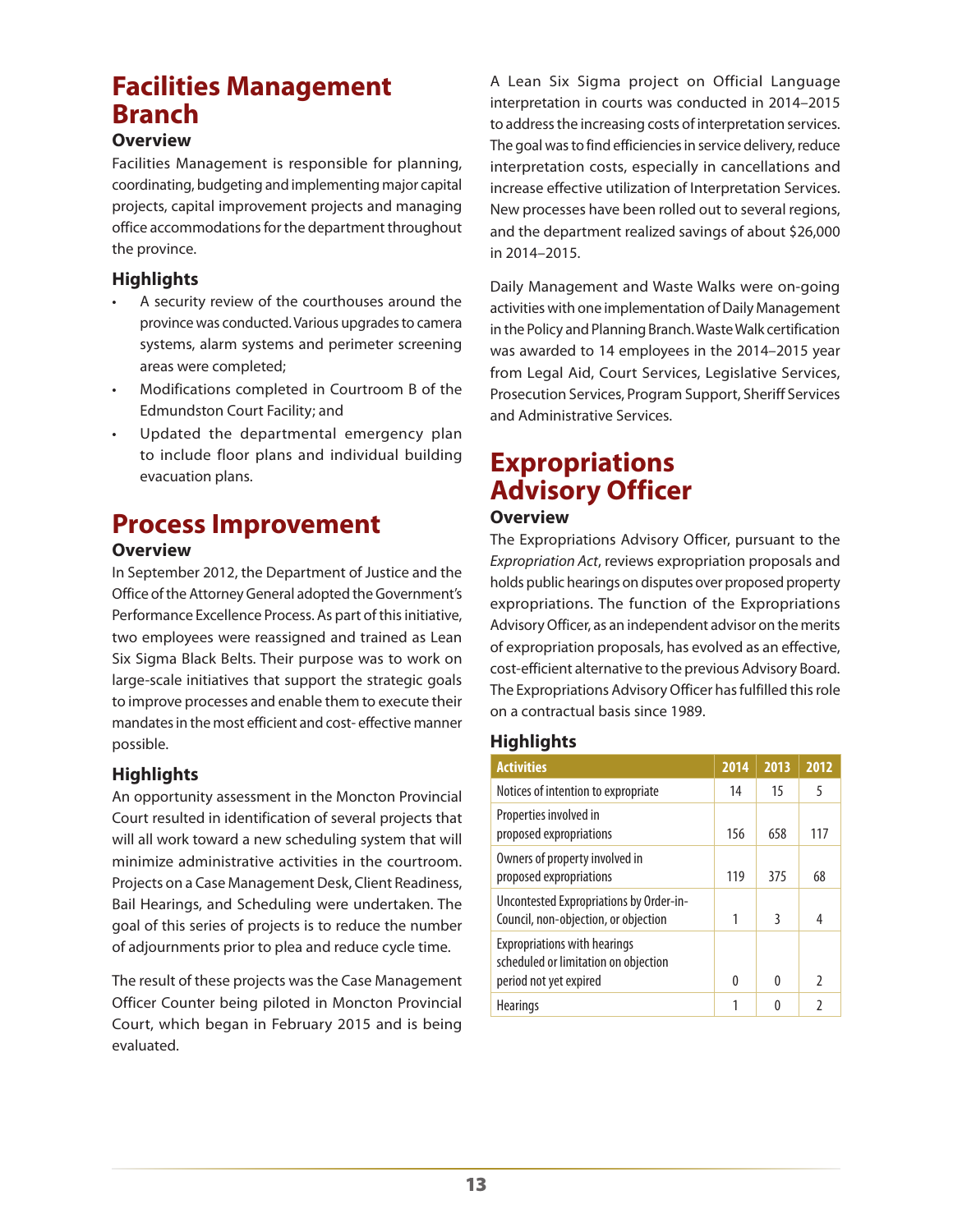## <span id="page-17-0"></span>Financial information

### **Ordinary Account Expenditures by program**

**For the year ended March 31, 2015 (\$000)**

|                                    |               |               | <b>Variance</b><br><b>Over</b> |
|------------------------------------|---------------|---------------|--------------------------------|
|                                    | <b>Budget</b> | <b>Actual</b> | (Under)                        |
| <b>Administration and Planning</b> |               |               |                                |
| - Administration                   | 3,124.5       | 2,838.0       | (286.5)                        |
| - Policy and Planning              | 416.0         | 390.7         | (25.3)                         |
|                                    | 3,540.5       | 3,228.7       | (311.8)                        |
| <b>Court Services</b>              |               |               |                                |
| - Regional Court Services          | 10,426.8      | 10,319.8      | (107.0)                        |
| - Judiciary                        | 7,221.6       | 7,722.4       | 500.8                          |
| - Registrar                        | 770.6         | 778.0         | 7.4                            |
| - Sheriff Services                 | 9,356.6       | 8,371.6       | (985.0)                        |
| - Court Head Office                | 4,478.4       | 4,361.4       | (117.0)                        |
|                                    | 32,254.0      | 31,553.2      | (700.8)                        |
| Legal Aid                          |               |               |                                |
| - Legal Aid                        | 7,874.0       | 7,919.5       | 45.5                           |
|                                    | 43,668.5      | 42,701.4      | (967.1)                        |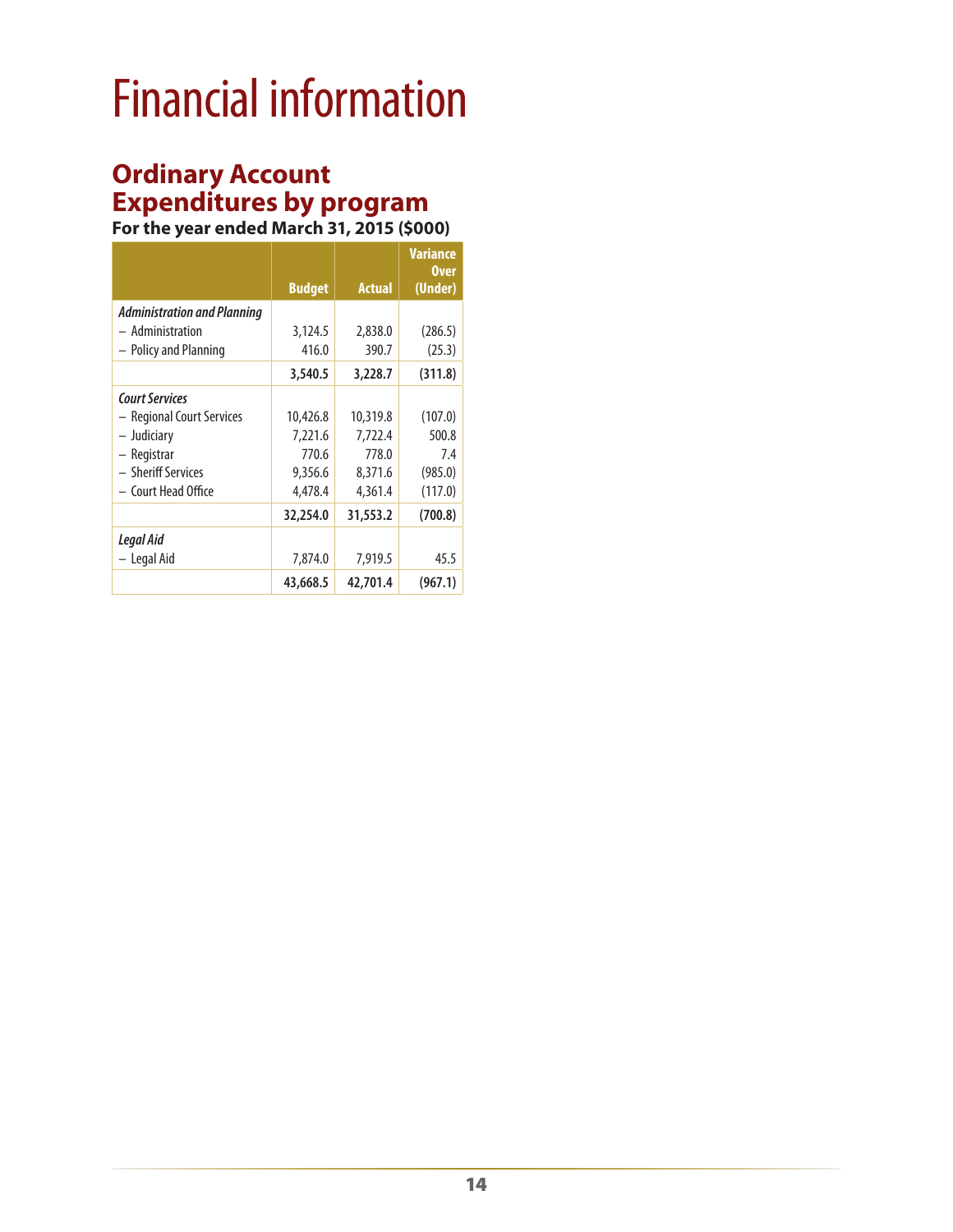# <span id="page-18-0"></span>Summary of staffing activity

Pursuant to section 4 of the *Civil Service Act*, the Deputy Minister of the Department of Human Resources (DHR) delegates staffing to each deputy head for his or her respective departments. Please find below a summary of the staffing activity for 2014–2015 for the Department of Justice.

| Number of permanent and temporary employees,<br>as of December 31 of each year |      |      |
|--------------------------------------------------------------------------------|------|------|
| <b>Employee type</b>                                                           | 2013 | 2014 |
| Permanent                                                                      | 348  | 368  |
| <b>Temporary</b>                                                               | 82   | 60   |
| Total                                                                          | 430  | 478  |

The department advertised 26 competitions, including nine open (public) competition and 17 closed (internal) competitions.

Pursuant to Section 15 and Section 16 of the *Civil Service Act*, the department made the following appointments using other processes to establish merit, than the competitive process:

| <b>Appointment type</b>                                 | <b>Appointment description</b>                                                                                                                                                                       | <b>Section of the</b><br><b>Civil Service Act</b> | <b>Number</b> |
|---------------------------------------------------------|------------------------------------------------------------------------------------------------------------------------------------------------------------------------------------------------------|---------------------------------------------------|---------------|
| Specialized<br>Professional, Scientific<br>or Technical | An appointment may be made without competition when a position requires:<br>$-$ A high degree of expertise and training<br>- A high degree of technical skill<br>- Recognized experts in their field | 15(1)                                             | $\Omega$      |
| <b>Equal Employment</b><br><b>Opportunity Program</b>   | Provides Aboriginals, persons with disabilities and members of a visible minority group<br>with equal access to employment, training and advancement opportunities.                                  | 16(1)(a)                                          | $\Omega$      |
| <b>Department Talent</b><br><b>Management Program</b>   | Permanent employees identified in corporate and departmental talent pools, who meet<br>the four-point criteria for assessing talent, namely performance, readiness, willingness<br>and criticalness. | 16(1)(b)                                          | $\Omega$      |
| Lateral transfer                                        | The GNB transfer process facilitates the transfer of employees from within Part 1, Part 2<br>(School Boards) and Part 3 (Hospital Corporations) of the Public Service.                               | $16(1)$ or<br>16(1)(c)                            | 3             |
| Regular appointment<br>of casual/temporary              | An individual hired on a casual or temporary basis under Section 17 may be appointed<br>without competition to a regular properly classified position within the Civil Service.                      | 16(1)(d)(i)                                       |               |
| Regular appointment<br>of students/apprentices          | Summer students, university or community college co-op students or apprentices may be<br>appointed without competition to an entry level position within the Civil Service.                          | 16(1)(d)(ii)                                      | $\Omega$      |

Pursuant to Section 33 of the *Civil Service Act*, no complaints alleging favouritism were made to the Deputy Head of the Department of Justice and no complaints were submitted to the Ombudsman.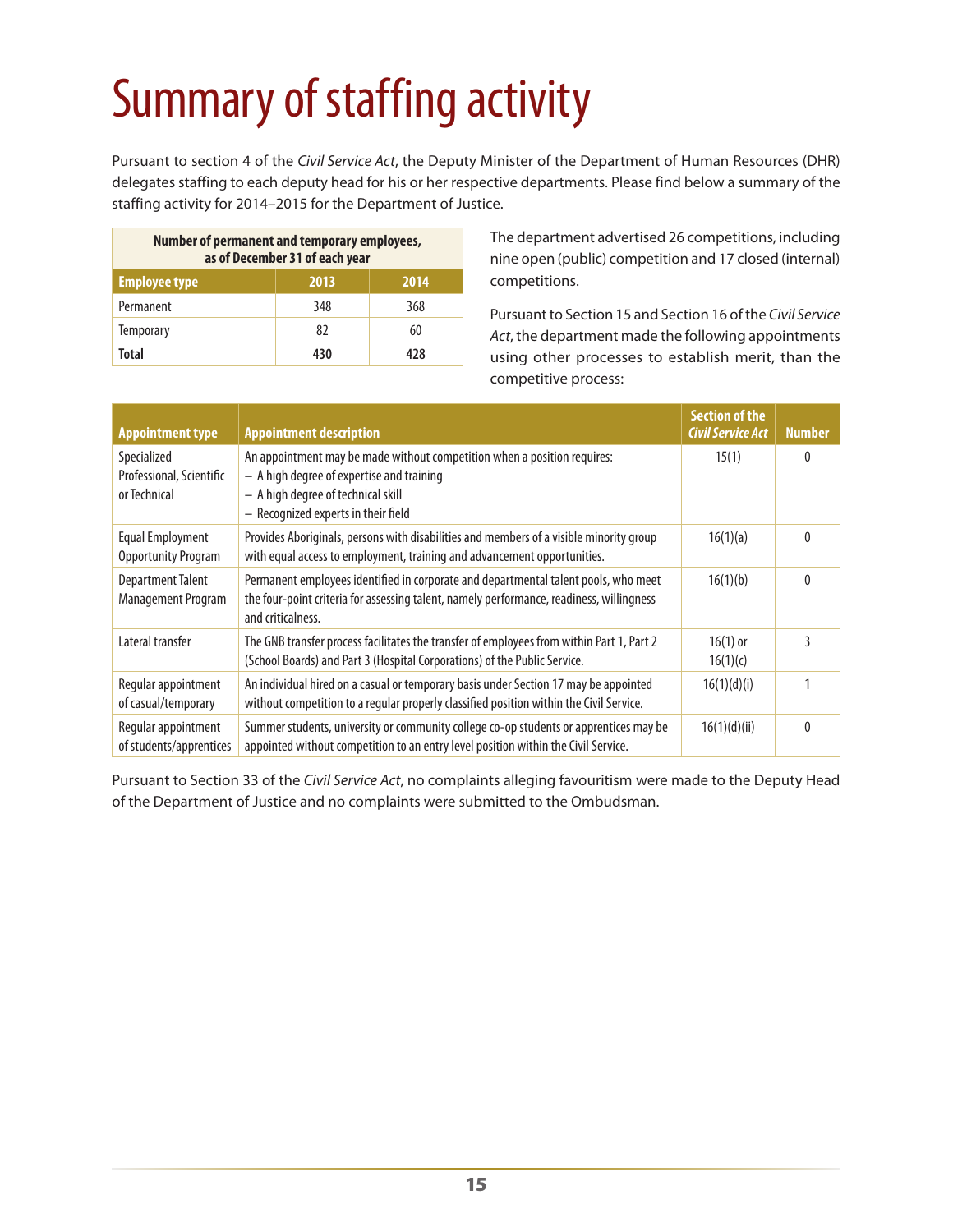## <span id="page-19-0"></span>Summary of legislation and legislative activity

| <b>Bill#</b> | <b>Name of Legislation</b>                                                                                                 | <b>Date of</b><br><b>Royal Assent</b> | <b>Summary of changes</b>                                                                                                                                                                                                                                                                                                                                                                                                                                                                                                                                                                                                               |
|--------------|----------------------------------------------------------------------------------------------------------------------------|---------------------------------------|-----------------------------------------------------------------------------------------------------------------------------------------------------------------------------------------------------------------------------------------------------------------------------------------------------------------------------------------------------------------------------------------------------------------------------------------------------------------------------------------------------------------------------------------------------------------------------------------------------------------------------------------|
| 49           | An Act to Amend the Securities Act<br>http://www.gnb.ca/legis/bill/pdf/57/4/Bill-49.pdf                                    | May 21, 2014                          | The amendment to the Act introduces several amendments which are<br>harmonized with securities regulators in other jurisdictions.                                                                                                                                                                                                                                                                                                                                                                                                                                                                                                       |
| 50           | Legal Aid Act<br>http://www.gnb.ca/legis/bill/pdf/57/4/Bill-50.pdf                                                         | May 21, 2014                          | The Act introduces a new Legal Aid Act, to replace the former Act, which<br>dates from 1973 and was last substantially amended in 2005. This is<br>part of a larger effort, promised in the 2011 Speech from the Throne,<br>to look at ways to make legal aid in New Brunswick more efficient and<br>more accessible, by making the maximum amount of money possible<br>within the New Brunswick Legal Aid Services Commission's budget<br>available to help those in need of legal services who cannot afford to<br>pay for them on their own. With these actions, government will meet<br>its Throne Speech commitments on legal aid. |
| 53           | An Act to Amend the Support Enforcement Act<br>http://www.gnb.ca/legis/bill/pdf/57/4/Bill-53.pdf                           | May 21, 2014                          | The amendment to the Act introduces amendments which will allow<br>the Minister to set forms for providing information under the Act. This<br>forms part of the department's commitment to the Smart Regulation<br>Initiative to reduce regulatory burden on individuals and businesses in<br>New Brunswick.                                                                                                                                                                                                                                                                                                                            |
| 54           | An Act to Amend the Court Security Act<br>http://www.qnb.ca/legis/bill/pdf/57/4/Bill-54.pdf                                | May 21, 2014                          | The amendment to the Act introduces two proposed amendments.<br>One deals with the wording used in the definition of "court," and is<br>simply a technical matter. It proposes that the definition of "court" be<br>amended by striking out "the Provincial Court" and substituting it with<br>"the Provincial Court of New Brunswick." This revision would render<br>consistent the naming of courts within the definition.                                                                                                                                                                                                            |
| 55           | An Act to Amend An Act Respecting Payday Loans<br>http://www.gnb.ca/legis/bill/pdf/57/4/Bill-55.pdf                        | May 21, 2014                          | The amendment to the Act introduces several amendments to An Act<br>Respecting Payday Loans and will provide the Financial and Consumer<br>Services Commission with additional tools necessary to establish a<br>regulatory regime applicable specifically to payday lenders in New<br>Brunswick, thus enhancing consumer protection.                                                                                                                                                                                                                                                                                                   |
| 65           | Mortgage Brokers Act<br>http://www.gnb.ca/legis/bill/pdf/57/4/Bill-65.pdf                                                  | May 21, 2014                          | The Act will establish a regime to regulate the mortgage broker<br>industry in New Brunswick, and provide the Financial and Consumer<br>Services Commission with the tools necessary to enhance consumer<br>protection.                                                                                                                                                                                                                                                                                                                                                                                                                 |
| 77           | An Act to Amend the Financial<br>and Consumer Services Commission Act<br>http://www.gnb.ca/legis/bill/pdf/57/4/Bill-77.pdf | May 21, 2014                          | The amendment to the Act included amendments to remove the Chair<br>of the Financial and Consumer Services Commission's eligibility to join<br>the Public Service Shared Risk Plan and to access the employee benefits<br>program, thereby treating the Chair in the same manner as similar<br>positions in other Crown corporations.                                                                                                                                                                                                                                                                                                   |
| 82           | An Act to Amend the Franchises Act<br>http://www.gnb.ca/legis/bill/pdf/57/4/Bill-82.pdf                                    | May 21, 2014                          | The amendment to the Act introduces amendments to the French<br>version of the Franchises Act. The amendments will repeal the<br>definition "fait important" and replace it with the definition<br>"fait substantiel" and replace the term "fait important" with "fait<br>substantiel" wherever it occurs in the Act.                                                                                                                                                                                                                                                                                                                   |
| 92           | An Act to Amend the Pension Benefits Act<br>http://www.gnb.ca/legis/bill/pdf/57/4/Bill-92.pdf                              | July 29, 2014                         | The amendment to the Act introduces amendments to enable retirees<br>under the Fraser Papers' pension plans to immediately benefit from<br>increased pension payouts and allow for the plans themselves to<br>convert to shared risk plans.                                                                                                                                                                                                                                                                                                                                                                                             |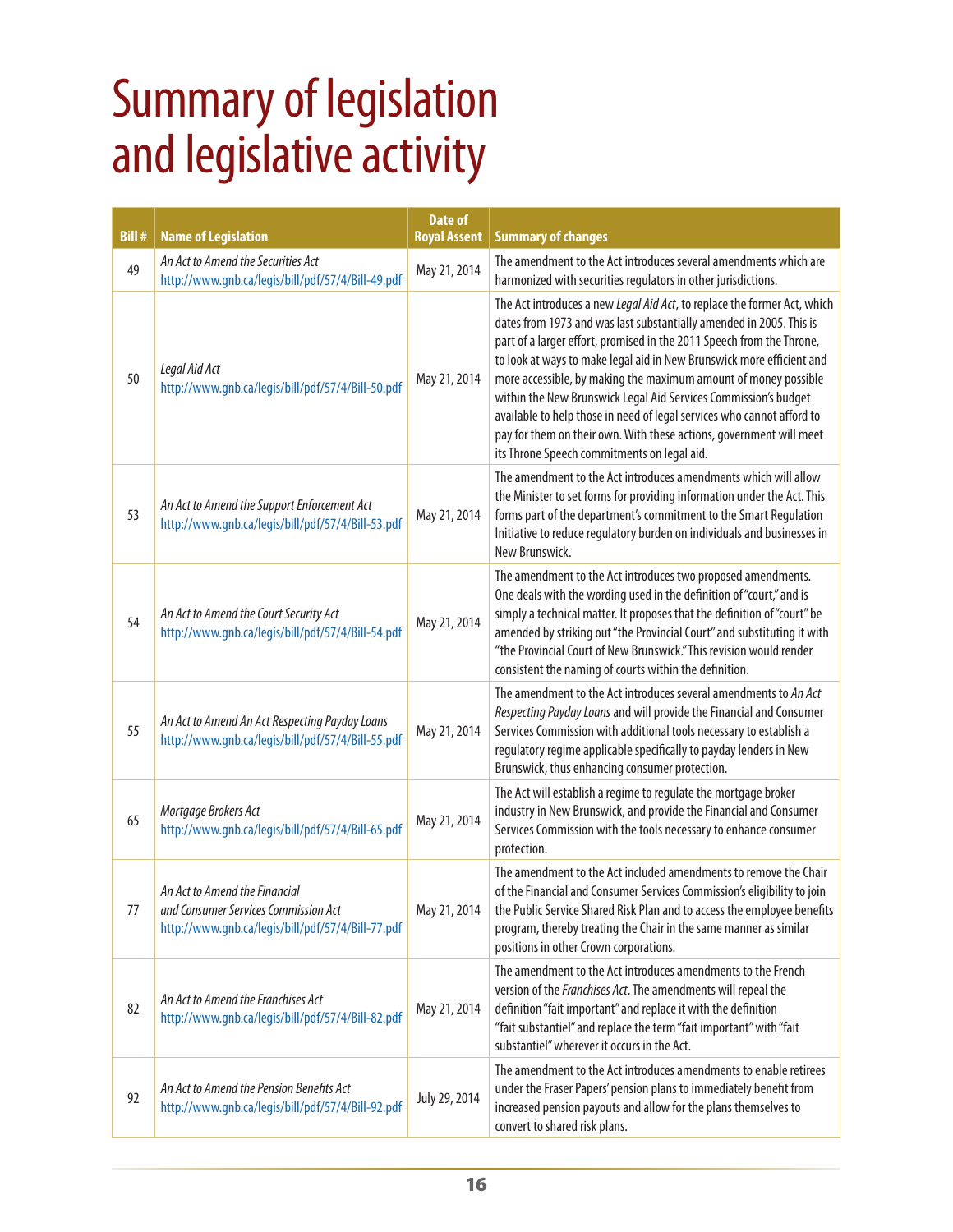# <span id="page-20-0"></span>Summary of Official Languages activities

| <b>Introduction</b> | The Department of Justice and the Office of the Attorney General continue to implement the departmental action plan developed<br>in response to GNB's Plan of Official Languages (2011-2013). The action plan includes activities in each of the four main sectors of<br>activity found in the Plan on Official Languages.                                                                                                                                                                                                                                                                                                                                                                                                                                                                                                                         |
|---------------------|----------------------------------------------------------------------------------------------------------------------------------------------------------------------------------------------------------------------------------------------------------------------------------------------------------------------------------------------------------------------------------------------------------------------------------------------------------------------------------------------------------------------------------------------------------------------------------------------------------------------------------------------------------------------------------------------------------------------------------------------------------------------------------------------------------------------------------------------------|
| Focus <sub>1</sub>  | Language of Service: Ensure access to service of equal quality in English and French throughout the province.<br>Objectives for 2014-2015:<br>- Ensure bilingual signage is properly displayed at the first point of contact;<br>- Ensure staff understand requirement for bilingual voice mail messages;<br>- Extend a bilingual Offer of Service at first point of contact;<br>- Ensure correspondence is provided in the client's Official Language of choice;<br>- Generic correspondence is sent in both Official Languages.<br>Activities to meet objectives:<br>- Managers monitor the use of bilingual messaging and interactions with clients;<br>- Additional signage is ordered and posted in public areas as required;                                                                                                                 |
|                     | - Managers ensure correspondence is provided in the client's Official Language of choice;<br>- Employees are reminded periodically of their obligations.                                                                                                                                                                                                                                                                                                                                                                                                                                                                                                                                                                                                                                                                                           |
| Focus <sub>2</sub>  | Language of Work: An environment and climate that encourages, for all employees, the use of the Official Language of their choice in<br>their workplace.<br>Objectives for 2014-2015:<br>- Ensure branches maintain appropriate linguistic profiles to meet the needs of their clients;<br>- Ensure performance reviews are conducted in the employee's Official Language of choice;<br>- Employees are offered upon hire Official Language preference for computer set ups.<br>Activities to meet objectives:<br>- Periodically review team linguistic profiles to ensure compliance;<br>- Managers conduct performance reviews in their employee's preferred Official Language of choice;<br>- During orientation, ask employees for their preferred Official Language for computer set up.<br>- Training is offered in both Official Languages. |
| Focus 3             | Promotion of Official Languages: New and revised government programs and policies taking into account the realities of the province's<br>Official Language communities.<br>Objective for 2014-2015:<br>- When meeting and consulting with the public, proceed in the preferred Official Language of choice.<br>Activity to meet objective:<br>- Correspondence and information is provided to the public in the Official Language of choice.                                                                                                                                                                                                                                                                                                                                                                                                       |
| Focus 4             | Knowledge of the Official Languages Act and other obligations: Ensure public service employees have a thorough knowledge and<br>understanding of the Official Languages Act, relevant policies, regulations, and GNB's obligations with respect to Official Languages.<br>Objectives for 2014-2015:<br>- Raise new employees' awareness of the Language of Work and Language of Service policies.<br>Activities to meet objectives:<br>- The department requires all new employees to complete the iLearn Modules on Language of Work and Language of Service;<br>- All new employees are informed of their obligations as part of their orientation program.                                                                                                                                                                                      |
| <b>Conclusion</b>   | Based on employee engagement survey results in 2014, employees continue to demonstrate a strong awareness of their obligations<br>under the Language of Work and Language of Service policies.                                                                                                                                                                                                                                                                                                                                                                                                                                                                                                                                                                                                                                                     |